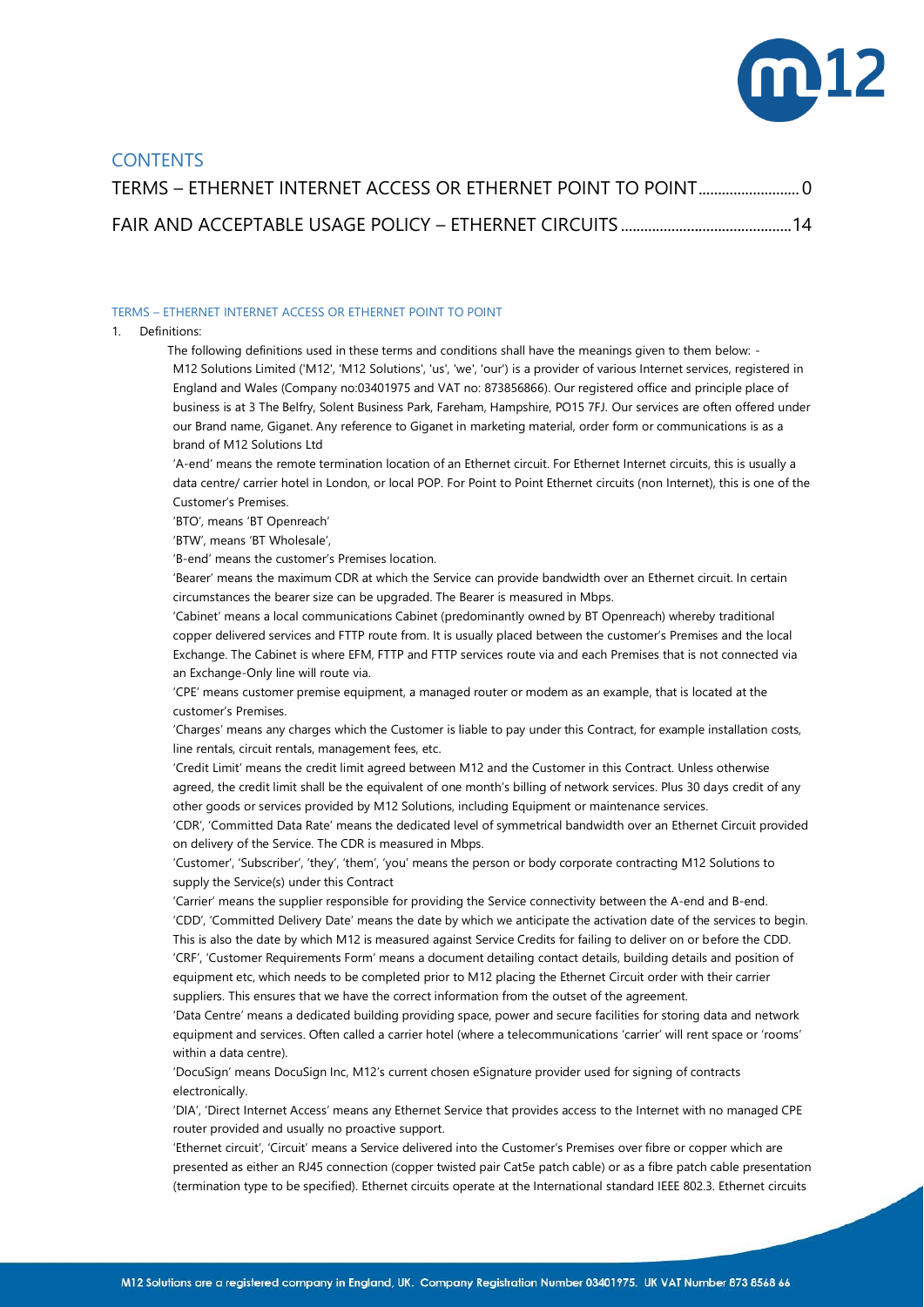

are available usually at incremental speeds of 10Mb, where the minimum circuit speed is 10Mb, and the maximum will be multi gigabit Ethernet circuits. All CityFibre services resold by M12 are considered to be Ethernet Services.

'Equipment' means any Equipment or products supplied by M12 to the Customer as part of the Service such as CPE, routers, modems and associated cables, fibre and filter(s).

'EFM', 'Ethernet in the First Mile', means a Service that utilises multiple copper pairs to deliver symmetrical Ethernet connectivity using the abundance of ordinary copper lines for delivery.

'Exchange' means the BT Exchange for which communication services are routed back to from the customer's premises.

'ECCs', 'Excess Construction Charges' are when M12 or their third party decree that the installation costs originally quoted (or which were included over the term if these costs are amortised) are not enough to cover the actual cost of the installation works. Such costs are known as Excess Construction Charges (ECCs), and these fees (where applicable) will be notified to the Customer post site survey.

ECCs under £200 for TTB EFM (2-pair) and £400 for TTB EFM (4-pair) will be automatically accepted by the supplier and M12. M12 will attempt to notify the Order Contact of this information as soon as it is defined. Adjustments to billing in accordance with these terms and conditions may occur any time after the post site survey. ECCs above £200 (2-pair) and £400 (4-pair) will follow the standard process explained

'Fibre' means an optical fibre connection either from the Exchange to the customer's premises, or from the local

green cabinet to the customer's premises.

'Goods' means any Equipment.

'FTTC', 'Fibre to the Cabinet' means a technology whereby the nearest Cabinet is connected to the Exchange by Fibre, and then the connection from the Cabinet to the customer's Premises is routed using copper.

'FTTP', 'Fibre to the Premises' means a technology whereby Fibre is used to connection to the Premises via a Cabinet and the Cabinet is also connected by Fibre to the Exchange.

'IP address' mean the unique Internet Protocol address assigned to your connection.

'LAN', 'Local Area Network' means the customer's private local area network.

'Layer Two' means the data layer link in the OSI model of computer networking.

'Local fault' means a non-hardware related fault. For instance, performance related issues where a 'physical' equipment fault has been eliminated as a possible cause.

'MBORC' means Matter Beyond Our Reasonable Control including Force Majeure events as defined in claus[e 14.](#page-11-0) 'Mb/s', 'Mbps', 'megabits per second' means a term used to describe how much data can be sent across a Circuit in a given time. 1 megabit =  $10^6$  bits =  $1000000$  bits =  $1000$  kilobits.

'Minimum Notice' means the notice required to terminate the relevant Service.

'Minimum Period', 'Minimum Term' means the minimum period/term for the supply of the relevant service.

'Monthly Recurring Charges', 'MRC' means any recurring monthly Charges for the Service.

'NTE', 'Network Termination Equipment' means a communications device that is typically installed, owned, operated and supported by the Carrier that typically terminates the Service at the A-end and/or B-end of the Service. Any CPE devices typically plug into this NTE as their gateway.

'MIA', 'Managed Internet Access' means any Ethernet Service that provides access to the Internet through a managed CPE router and whose Service is proactively monitored and supported.

'Physical faults' means a fault arising from the discovery of faulty hardware. Physical faults are usually those where no data rates can be achieved.

'Prices' means the prices for the relevant Service as amended by M12 Solutions from time to time.

'Property', 'Premises' means the Customer's Property or Premises at which any Equipment shall be installed (and programmed) if necessary and/or the Service provided.

'Point to Point' means a Service that delivers Ethernet layer two connectivity between Point A and Point B and provides no Internet access.

'POP', 'Point of Presence' is a node within the M12 or its supplier's network, sited within a data centre. It is the local point within the network, to where Internet circuits are terminated at the A-end.

'OSI model' means the Open Standards Interconnection model and is a prescription of characterising and standardising the functions of a communications system in terms of abstraction layers.

'RIPE NCC' means Réseaux IP Européens Network Coordination Centre, the body responsible for administering IP addresses within Europe, the Middle East and parts of central Asia.

'Service', 'Services' or 'Circuit' means the supply, connection and provision of the M12 Ethernet connection. The Ethernet connection method may include access by fibre optic or copper and it may or may not provide access to the Internet as it may be a DIA, MIA or Point to Point.

'Service Credit' means a full or partial credit against any Service charges.

'M12's Supplier' means the direct supplier to M12 for any Ethernet circuits and managed Internet services.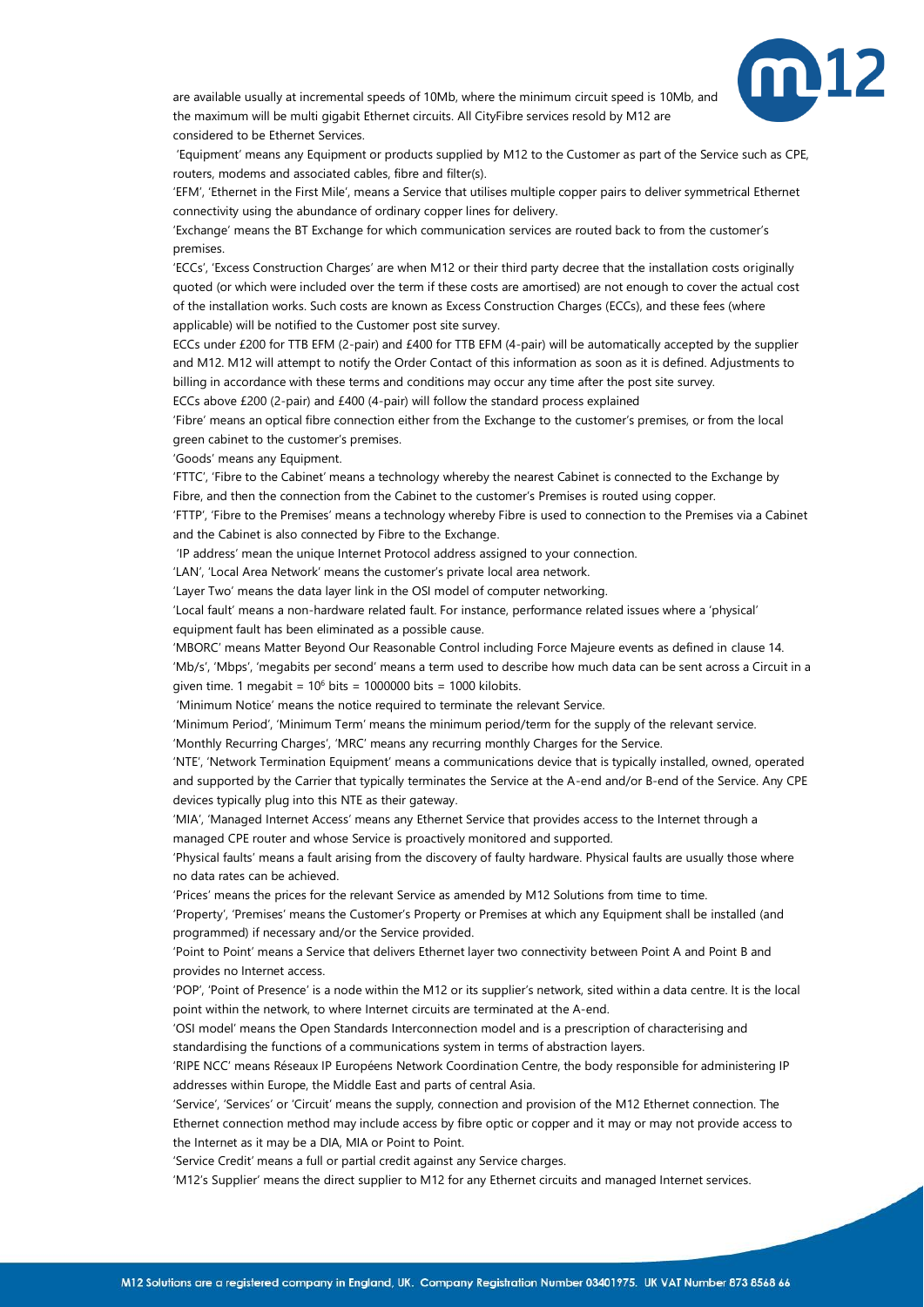

'SLA', 'Service Level Agreement' means service level agreement as in clause [4](#page-4-0) of this document or such other service level agreement which is agreed in writing between the parties from time to time. 'TRFS', 'Target Ready for Service' means the initial date which is supplied by the M12 provisioning team as the estimation for an activation date. This is not a binding date, nor is it a CDD, and should be used as a guide only as to the likely activation date. The TRFS is based on standard lead times and may vary post survey. 'Third party services' means any part of the services which M12 procures from a third party any third party telecommunications services and/or equipment which M12 uses in order to provide the services. 'Third party service provider' means the provider of any third party services.

'User', 'Users' means any human being that uses the Service, or in the case of automated, or programmed actions, an automated computer program or software accessing the Service.

'Wires Only' means an Ethernet circuit provided with no managed CPE. Usually the customer is responsible for sourcing their own CPE equipment where required.

#### 2. Introductions:

- 2.1. These terms and conditions and any applicable M12 Charges (altogether the 'Terms') set out the legal relationship between you and M12 and the basis on which M12 will provide goods and Services to you.
- 2.2. You agree to be bound by these Terms either by signing an order form or agreement, or upon delivery of the relevant Terms to you or by your use of the Service or by allowing others to use the Service.
- 2.3. While these Terms set out the express terms on which we agree to provide the Services, nothing in these Terms will affect your statutory rights unless expressly stated otherwise.
- 2.4. M12 will supply the customer with the services in accordance with these terms; the general terms and the accompanying signed customer order form and fully completed CRF. The combination of which, will form a service contract between the customer and M12.
- 2.5. M12 reserves the right to make any changes to these terms or to the service contract, including changes to the service and the SLA as is required from time to time, to reflect:
	- 2.5.1. Technical and operational changes to the core M12 network or that of one of our third party providers provided such changes do not materially affect the applicable service provided to the customer.
- 2.5.2. Changes enforced by law, regulation or codes of conduct which may be altered or issued from time to time.
- <span id="page-2-0"></span>3. Ordering Process:
	- 3.1. All of M12's Services are available by ordering by telephone, E-mail, or in person. A contract will be E-mailed to you for your acceptance and signature. M12 processes paperwork and contracts electronically using DocuSign. Your eSignature indicates that you would like to place the order against the Services specified and agree to these Terms.
	- 3.2. M12 will notify acceptance of a customer order form by email within a target of 5 working days. Orders will be accepted on the basis that the customer has provided:
		- 3.2.1. A fully completed and signed copy of the customer order form and;
		- 3.2.2. A fully completed CRF detailing contact names, site addresses, and termination details as requested on the current published CRF
		- 3.2.3. The M12 representative will supply the CRF, usually at point of order.
	- 3.3. M12 will endeavour to issue a TRFS at the same time at which they acknowledge receipt and confirm the customer order. The TRFS is the day on which we expect (based on standard lead times) the service activation date commences, and therefore the date which the service contract may start.
	- 3.4. Throughout the provisioning process, M12 will need to communicate with named member(s) of the customer's staff (or their nominated representatives) to arrange access to the customer or the end user's premises, for M12 and/or their third party suppliers. Any delays to these requests either by the customer, their representatives, the end user, or the Landlord of the termination premises will delay M12 from meeting the TRFS and from issuing a CDD. The CDD is the date by which M12 agree to have service ready for use (the activation date).
	- 3.5. For purposes other than the Service provisioning tasks, M12 requires contact details, specifically a valid E-mail address of each Customer representative (and their backup) for users in the roles responsible for the internal management and support of the Service and financial aspects. The users of the E-mail accounts are responsible for maintaining and regularly checking email communication. You must notify M12 as soon as any of these details change. M12 will use these E-mail addresses as the primary means to contact you for all purposes in connection with the Service. E-mails sent to you include, but are not limited to, your monthly invoice, warnings or alerts, marketing information, network maintenance advice and other information as we see relevant to delivering your Service(s). You must periodically check any anti-spam systems in case E-mails sent from us are mistakenly marked as spam. We recommend you add our domain names to your white list or safe senders list. We may send from the following domains: @m12solutions.co.uk and @m12solutions.net.
	- 3.6. Site Survey: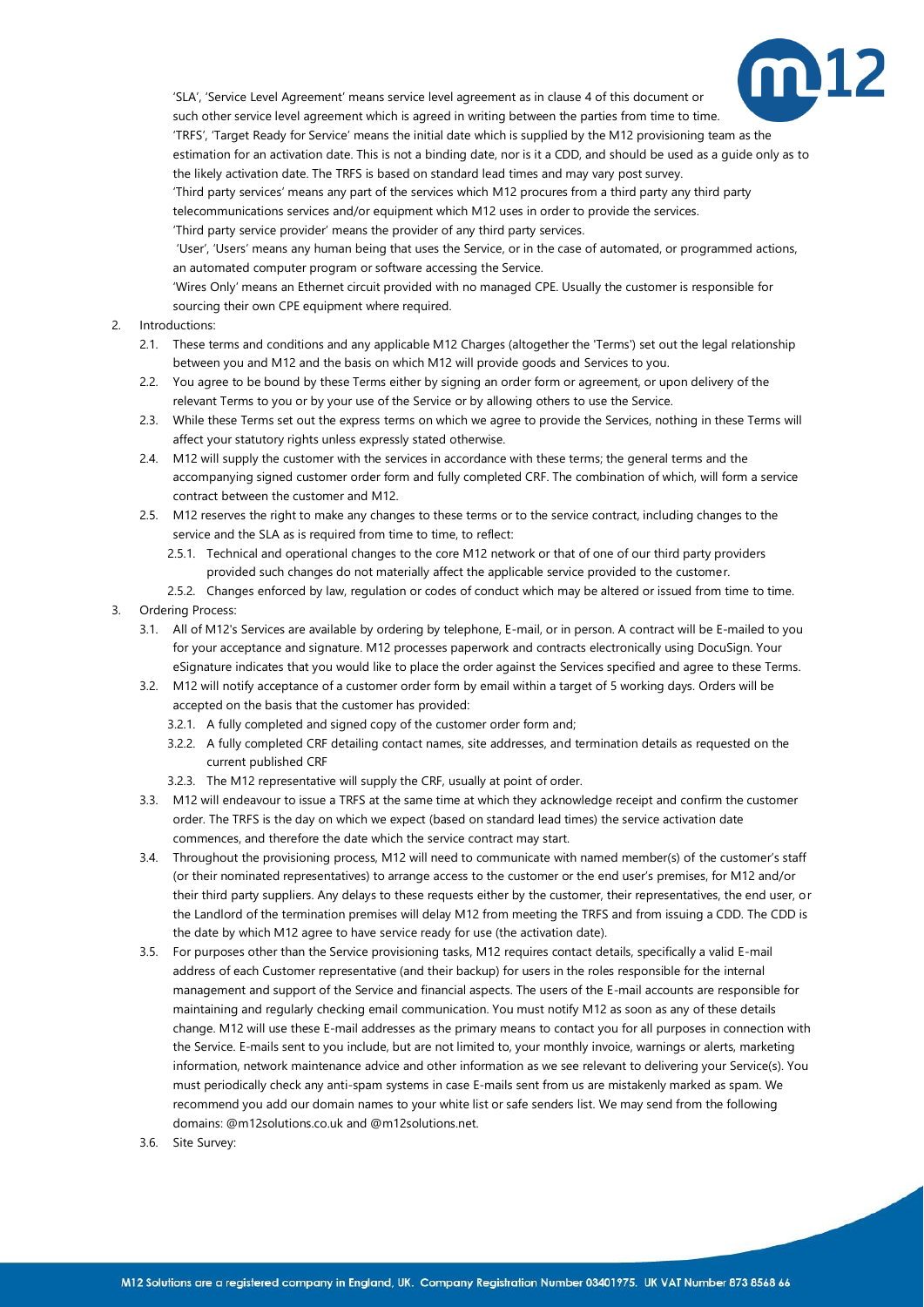

- 3.6.1. Typically within 25 working days of acceptance of an order, M12 or their third party representative will perform a premises survey at the termination location(s), also known as a 'site survey'. It is typical that within a further 10 working days of the site survey, that M12 will be able to issue a CDD.
- 3.7. Excess Construction Charges:
	- 3.7.1. Shortly after the Site Survey, M12 will notify you of any ECCs raised by the supplier.
	- 3.7.2. The issuance of a CDD will be delayed where a decision regarding ECCs is outstanding.
	- 3.7.3. When M12 or their supplier decree that the installation costs originally quoted (or which were included over the term if these costs are amortised) are not enough to cover the actual cost of the installation works. Such costs are known as excess construction fees or charges (ECCs), and these fees (where applicable) will be notified to the customer post site survey. At this point, the order will be placed on automatic 'hold' until the customer agrees (or not) to pay the excess construction fees. The customer has 20 working days to decide, and to notify M12 in writing to the relevant member of staff of their decision. Please note that each elapsed day during this 20 day period will be automatically added to the CDD. If the customer agrees to pay, the provisioning service will resume and a CDD issued in due course. Should the customer decline they have the right to cancel their order with no further charges subject to clauses [3.7.4,](#page-3-0) [3.7.5](#page-3-1) & [3.7.6.](#page-3-2) Should the customer fail to notify M12 of their decision within 20 working days we may consider the order cancelled and the standard cancellation fees will apply.
	- 3.7.4. ECCs under £200 for TTB EFM (2-pair) and £400 for TTB EFM (4-pair) will be automatically accepted by the supplier and M12. As a result, orders will not be automatically rejected. M12 will attempt to notify the Customer of this information as soon as it is defined. Adjustments to billing may occur any time after the post site survey.
	- 3.7.5. ECCs under £500 for all fibre Ethernet Services will be automatically accepted by M12. As a result, orders will not be automatically rejected.
	- 3.7.6. Any ECCs above £200 (TTB EFM 2-pair), £400 (TTB EFM 4-pair), £500 (all fibre Ethernet and BTW EFM) will follow the standard process explained above.
- <span id="page-3-2"></span><span id="page-3-1"></span><span id="page-3-0"></span>3.8. Should M12 miss the CDD on any non TTB EFM order, the customer is able to claim 'service delivery credits' which are detailed below in the table [3.9](#page-3-3) subject to claus[e 3.4](#page-2-0), any delays outside of M12's control may lead to delays in the CDD and therefore invalidate any service delivery credit claim. For the avoidance of doubt, no CDD will be issued for TTB EFM products and therefore no late delivery service credits are available.
- <span id="page-3-3"></span>3.9. Service Delivery Credits:

| Number of working days<br>beyond M12 CDD date | Percentage of connection charge for<br>the circuit to be credited to the<br>customer |
|-----------------------------------------------|--------------------------------------------------------------------------------------|
| $1 - 10$                                      | 5%                                                                                   |
| $11 - 15$                                     | 10%                                                                                  |
| $16 - 20$                                     | 15%                                                                                  |
| More than 20                                  | 20%                                                                                  |

- <span id="page-3-4"></span>3.10. Dual Circuits
	- 3.10.1. In the event that the customer takes a dual circuit solution from M12, where the tail circuits are provided by alternate carriers (or the same carrier but via geographically diverse PoPs) and one is configured as primary, with the other as a backup, then M12 will provide a TRFS and a CDD for each circuit. The processes outlined within this document for delivery, will apply to each. Where the solution is quoted and sold at a fixed monthly, quarterly or annual price, M12 reserve the right to charge for separate services as they are delivered. E.g. customer takes 100Mbps leased line, with a 10Mbps leased line backup. In this event, M12 will charge for the first circuit and accompanying hardware (such as, but not limited to, routers, firewalls or cable trays) delivered on a pro rata basis, as this is a useable Internet connection. The final charges will be applied on delivery of the second circuit and its confirmed live backup status presented in a working condition. At this stage, the contract term of the agreement for the solution will start. (E.g. customer taking a 36 month term contract, with a 100Mbps primary and a 10Mbps backup circuit. The 100Mbps circuit is delivered (as working) 2 months before the backup circuit. Not until the delivery of the backup circuit will the 36 month term of the agreement start. This means that the customer will be liable to pay the installation, monthly rental and reasonable set up costs as described above, for the primary circuit for an additional 2 months in this example.) In all cases, unless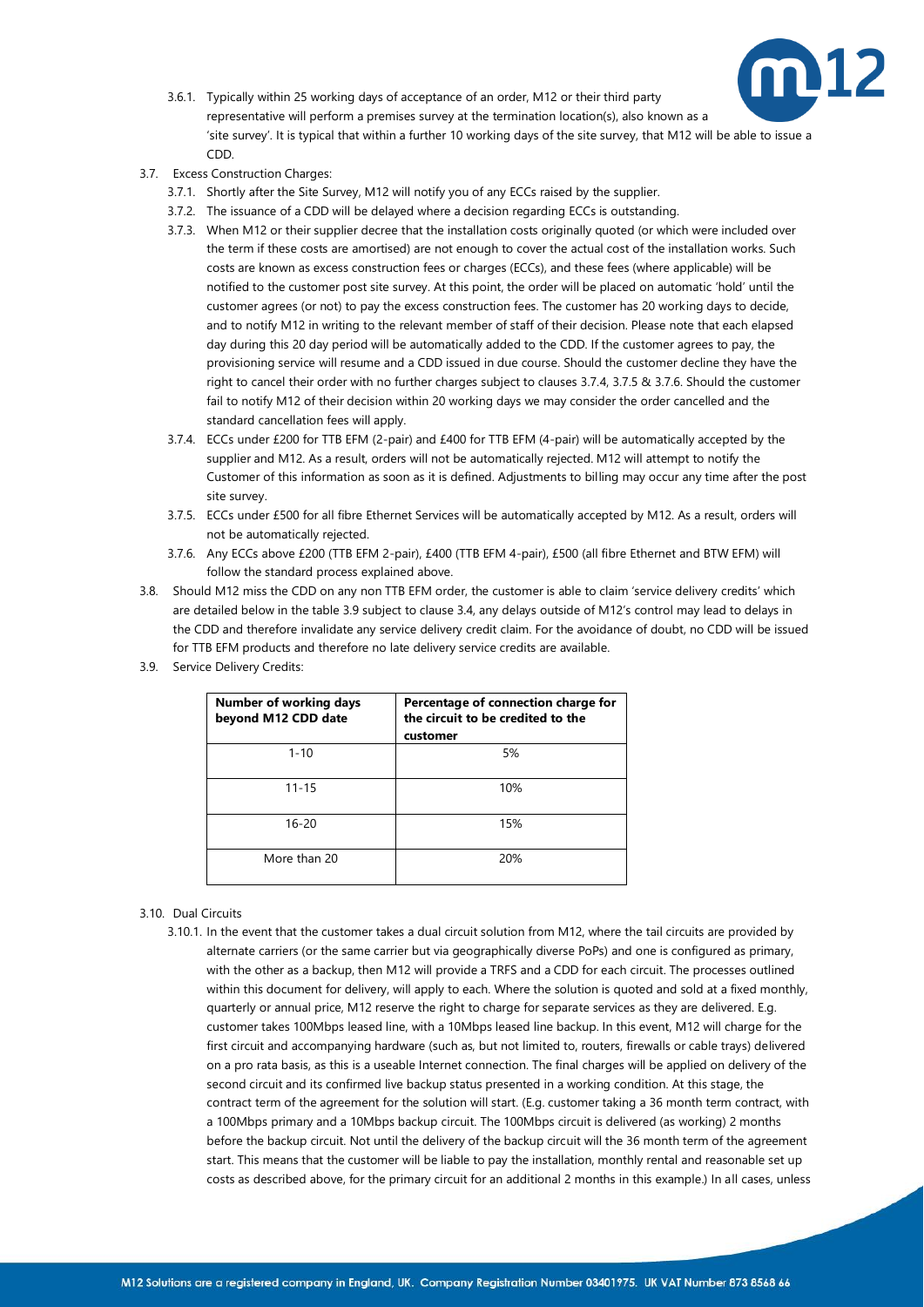

otherwise stated by the customer, M12 and their third party suppliers as applicable will endeavour to provide both or any circuits as part of any given solution at the same time. However, when this is not practicable or any third part service provider will not accommodate such requests,

- <span id="page-4-1"></span>then the customer will be liable for all service charges as they arise on the activation date of said services. 3.10.2. In the event that a customer takes an ADSL backup service to their circuit, M12 will deliver the ADSL service and the Ethernet circuit as close to the Ethernet circuit CDD as possible using all reasonable endeavours. The exception to this will be when a customer asks for the ADSL service to be supplied in lieu of the Ethernet circuit being fulfilled. In this instance, M12 will charge pro rata for the delivery and rental of the ADSL service and accompanying hardware (such as, but not limited to, routers, firewalls or cable trays). The final charges will be applied on the activation date of the primary Ethernet circuit.
- 3.10.3. For ADSL backup services, at no time will the provision of an ADSL service be subject to service delivery credits. In addition, the ADSL circuit terms and conditions specific to the installation and use of that line are separate from this document, and are available on request from M12.
- 3.10.4. Where ADSL backup services are taken, it is the customer's responsibility to ensure that there is an adequate, uncompromised BT analogue PSTN circuit. Should the customer not provide a valid telephone number for this PSTN circuit, then M12 will not be able to provide the ADSL service. Similarly, if the PSTN termination is not in the correct location (should be within 3 metres of the planned Ethernet circuit termination point) then M12 will not be able to provide the ADSL service as a backup.
- 3.11. For all services, when an installation fee is levied (as per the customer order form) M12 reserve the right to invoice this fee, which must be paid before we hand over the service to the customer or end user.
- 3.12. Subject t[o 3.10.1](#page-3-4) and [3.10.2,](#page-4-1) the term of the service contract as indicated on the customer order form will not start until the final circuit or complete solution is delivered. I.e. the service charges and start dates of individual circuits may be staggered, but the service solution term of contract will start and end at the same time. This means that the first circuit to be provisioned will be invoiced prior to the term of the contract starting, and the invoice period in lieu of the backup or secondary circuit(s) will vary depending on the independent tail circuit CDDs. Wherever possible however, we will try to ensure that the CDD for each circuit in a multi circuit solution are as close together as possible.
	- 3.12.1. Customer's Responsibilities: It is the responsibility of the customer at all times to ensure the following:
	- 3.12.2. 3 pin standard UK plug socket is available for each piece of required electronic equipment supporting the service(s) provided. Typically this will be one socket for each carrier NTE, and one for each router (or CPE) supplied by M12 to support the service. In addition, additional power sockets may be required as directed following initial site survey depending upon the solution(s) purchased.
	- 3.12.3. For all ADSL services as a backup, the customer must ensure that a non service bearing standard BT analogue PSTN line is available for M12 to enable the ADSL service. This PSTN line must terminate within 3 metres of the location of the M12 CPE
	- 3.12.4. That enough rack space, where the customer expects the carrier NTE and M12 CPE to be positioned within a data rack (standard UK 19inch width), and that there is at least 3U of available space per single Ethernet circuit. As much as 10U may be required in certain circumstances but this is the exception rather than the rule and should be identified at survey.
- <span id="page-4-3"></span><span id="page-4-0"></span>4. Service Level Agreement (SLA):
	- 4.1. During active service, M12 offer a 99.9% uptime service level for all Ethernet circuit Services, extending to 99.99% where a backup service is taken. Please note: Failure to provide M12 with an onsite contact throughout the duration of a fault can result in the time it takes to resolve a fault to be extended. Please note that any such failure will be the Customer's responsibility and therefore no service credits or compensation will be provided.
	- 4.2. M12 provides optional 'active alerts' on all MIA circuits or any circuits which are provided with managed CPE which is owned by M12, and provided as part of a managed service by M12. This means that in the event of any problems detected on your circuit, M12 will, with best endeavours, be able to notify a named member (or members) of the customer's staff of such issues via SMS or E-mail. The following rules in table [4.3](#page-4-2) are set as a target only.
	- 4.3.

<span id="page-4-2"></span>

| <b>Fault or problem detected</b>                                                                                                                                          | Time of day              | <b>Target response time</b> | <b>Method of response</b>                                                                |
|---------------------------------------------------------------------------------------------------------------------------------------------------------------------------|--------------------------|-----------------------------|------------------------------------------------------------------------------------------|
| M12 IP monitor flags alert that<br>would appear to mean customer<br>circuit has failed. Immediate<br>investigation to confirm if this is<br>real or glitch, and where the | Mon - Fri 0900 -<br>1700 | 15 minutes                  | SMS alert or email<br>(automated generation)<br>of a potential issue with<br>the service |
| fault lies                                                                                                                                                                |                          |                             |                                                                                          |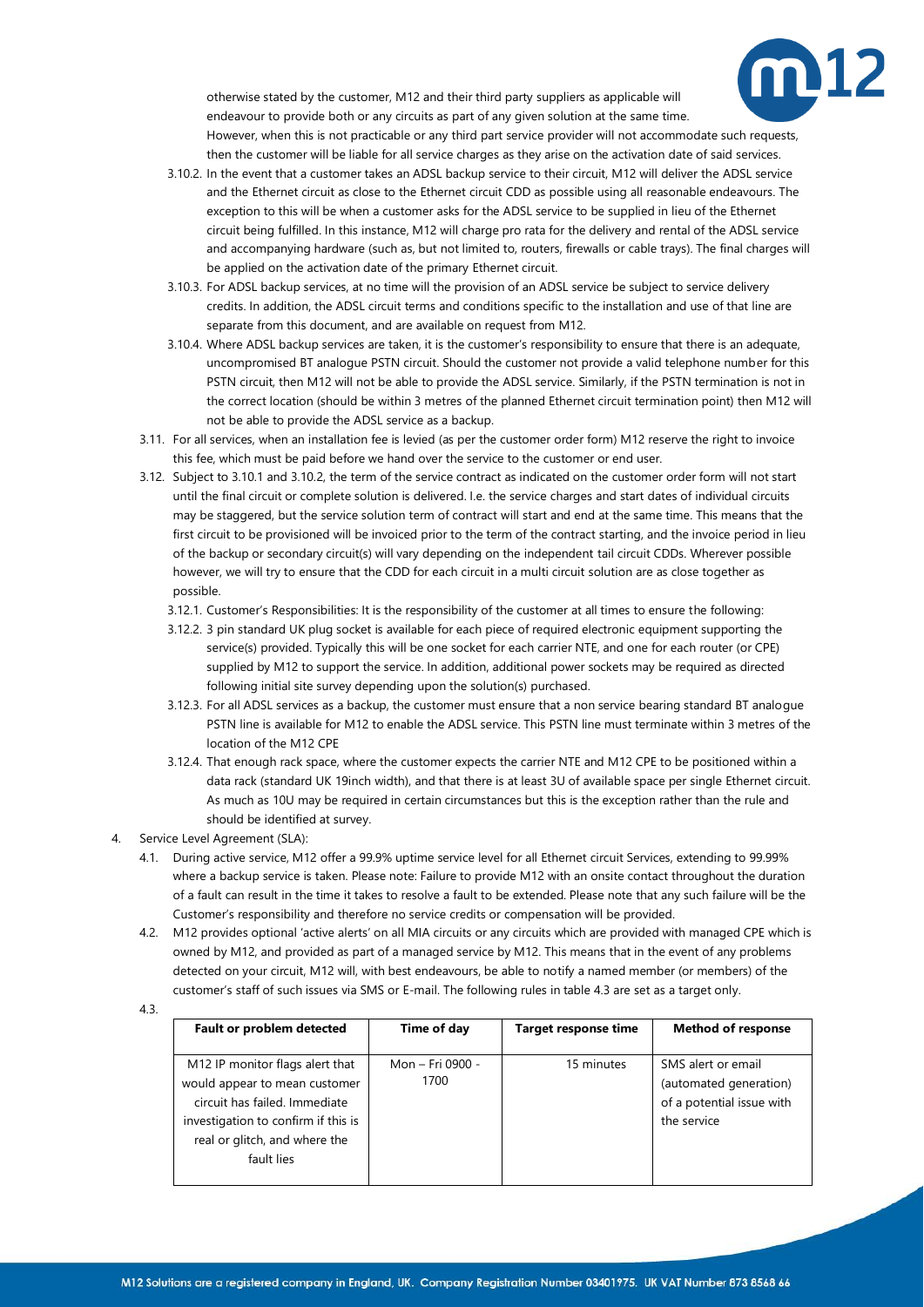

| M12 IP monitor flags alert that     | Mon - Fri 1700 - | 30 minutes | SMS alert or email        |
|-------------------------------------|------------------|------------|---------------------------|
| would appear to mean customer       | 0900             |            | (automated generation)    |
| circuit has failed. Immediate       | $Sat - Sun$      |            | of a potential issue with |
| investigation to confirm if this is |                  |            | the service               |
| real or glitch, and where the       |                  |            |                           |
| fault lies                          |                  |            |                           |

- <span id="page-5-2"></span>4.4. Where Customer's take an Internet facing Ethernet circuit:
	- 4.4.1. M12's target to repair all logical (hard down) is 6 clock hours. Logical faults are those relating to configuration or routing errors in any equipment used to deliver the service, either the CPE provided by M12 as part of the managed service, or NTE within the M12 network and their supplier's network.
	- 4.4.2. M12's target to repair all Physical (hard down) faults is 24 clock hours. Physical faults are those relating to the permanent failure of any transmission media or equipment, used to supply the service, in particular relating to broken fibre optic cables.
	- 4.4.3. M12's target to repair all degraded performance or intermittent faults is 48 clock hours.
	- 4.4.4. Where there is a physical fault relating to fibre or copper wire, the target time to resolve is within 24-48 clock hours.
- 4.5. M12 agree to provide the Services in accordance with its provider's service level agreements.
- 4.6. M12 shall be permitted to vary its providers' service level agreement upon sixty (60) days prior written notice to the Customer subject to the varied SLA continuing to meet generally accepted industry standards.
- 4.7. In addition, M12 will offer the following service levels on its core network; defined as any network infrastructure owned and operated by M12, outside of any maintenance events:
	- 4.7.1. Less than 20m/s latency
	- 4.7.2. Less than 1% packet loss
	- 4.7.3. Less than 10m/s jitter for 99.9% of the time
- 4.8. M12 retains the right not to pass on any benefits of its SLA with its provider, relating to Service Credits, to the Customer, where the cost of administering the credits, in M12's reasonable opinion, is disproportionate to the credit received.
- <span id="page-5-1"></span>4.9. Specific uptime guarantees against your Service are provided at the point of quotation and to which an order is against. Any service availability or uptime guarantees exclude maintenance events (as defined in clauses [7\)](#page-9-0) from their calculation, with the expectation of emergency maintenance events as defined in clause 7.3.
- 4.10. Service availability is a measure of the relative amount of time a circuit is available for customer use during a given calendar month. 'Service unavailability' is defined as any period for which the service is unavailable, and is measured from the time:
	- 4.10.1. That the customer or M12 reports service unavailability to the other, and opens a support ticket (customer must obtain a reference number for their call – this is automatically given with email logged calls), until the time that M12 advises the customer that the service is restored and operating in accordance with agreed specifications, and M12 closes the support ticket. Any periods of time during which a support ticket is kept open at customer's request following notification by M12 that service has been restored, is not included in measuring the duration of a period of service unavailability.
- <span id="page-5-0"></span>4.11. When backup circuits including ADSL backup services are taken, then M12 will provide a 99.99% SLA for the solution as a whole. M12 agrees to provide a solution whereby should one circuit fail, then the backup line (Ethernet circuit or ADSL) will be activated automatically within 5 minutes of the primary circuit failing. Should the secondary (backup) circuit fail to engage within 1 clock hour, then additional service unavailability penalties will apply in the following way:
	- 4.11.1. Where ADSL backup is provided, and both the primary and the ADSL fail, then M12 will pay service credits to the value of 1.25 times that which is stipulated within table [4.13.2.](#page-6-0) Exceptions are for when the backup service fails due to reasons beyond M12's control. Such reasons can be, but are not limited to; third party activity, network failure outside of M12 and their supplier's networks, power cuts, atmospheric and weather induced problems, natural disasters or terrorist incidents
	- 4.11.2. Where a second Ethernet circuit is installed in a failover or backup capacity, and both circuits fail, M2 will pay service credits as per tabl[e 4.13.2,](#page-6-0) but will apply to the rental values of both circuits. Exceptions are for when the backup service fails due to reasons beyond M12's control. Such reasons can be, but are not limited to; third party activity, network failure outside of M12 and their supplier's networks, power cuts, atmospheric and weather induced problems, natural disasters or terrorist incidents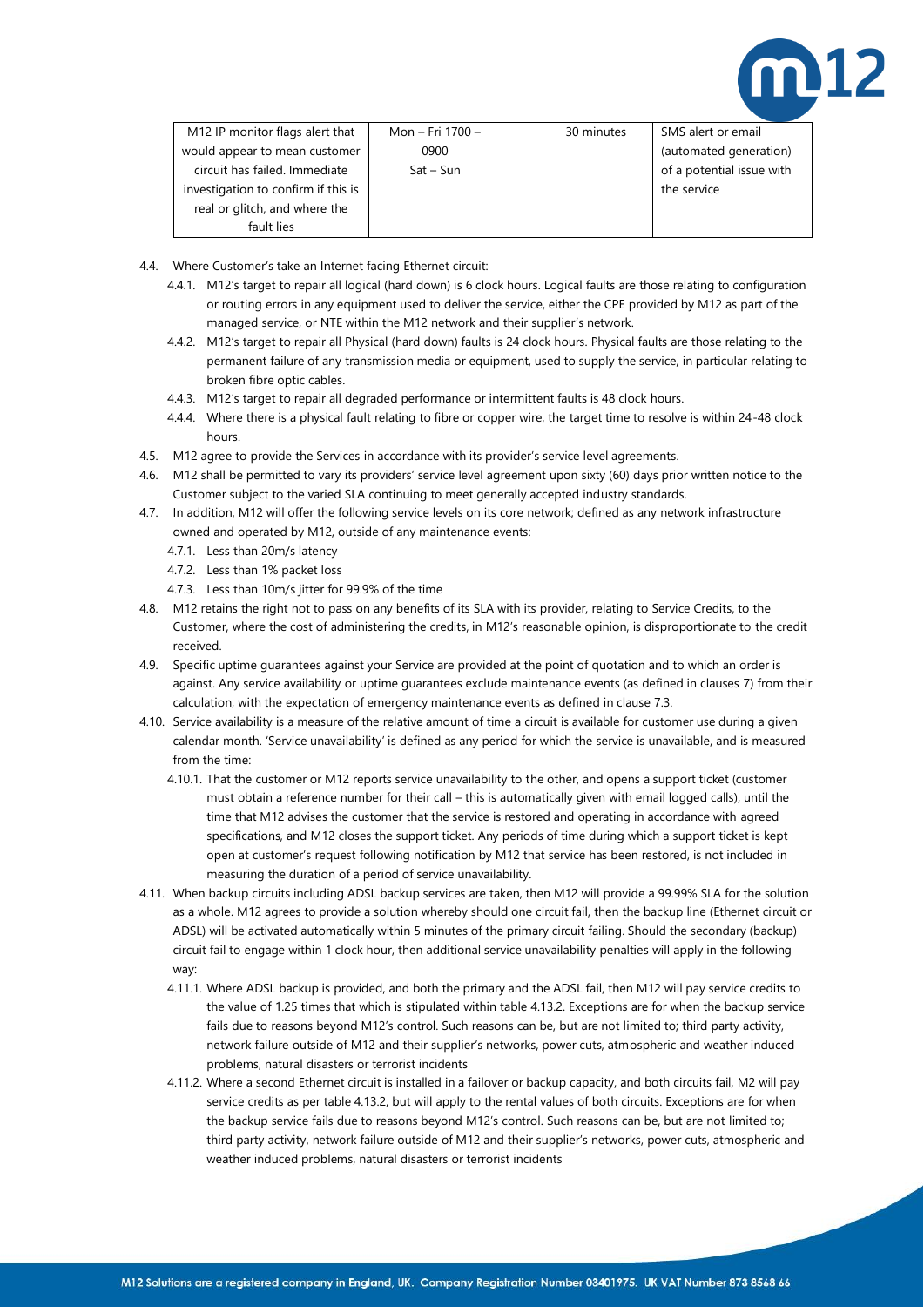

- 4.12. For customers taking back up services, should the primary circuit fail, and the backup service engage within the 5 minute period (a[s 4.11\)](#page-5-0) then M12 will only be liable for service credits on the primary line, as described in tabl[e 4.13.2](#page-6-0) but, subject to clauses [4.9.](#page-5-1) M12 will provide this pro rata to the value of the rental of the primary circuit for customer's on fixed single payment contracts.
- <span id="page-6-2"></span><span id="page-6-0"></span>4.13. Service credits:
	- 4.13.1. In the event of service unavailability, M12 will credit the customer in accordance with tabl[e 4.13.2.](#page-6-0) 4.13.2.

| <b>Total service unavailability</b><br>per month | Credit     |  |
|--------------------------------------------------|------------|--|
| Less than 1 clock hour                           | 0% of MRC  |  |
|                                                  |            |  |
| 1 - 6 clock hours                                | 5% of MRC  |  |
| 7 - 24 clock hours                               | 10% of MRC |  |
| 25 clock hours and above                         | 20% of MRC |  |

- 4.14. In no event will SLA credits in any calendar month exceed 100% of the total MRCs payable by customer for the service in that month.
- 4.15. As a condition of entitlement to SLA credits, the customer shall cooperate with M12 in addressing any reported service problems.
- 4.16. SLA credits are applied only upon customer's written request, which must be submitted within 15 working days of a valid support call reporting the incident, and backed up by a reference number to support that claim. This can be submitted to the relevant M12 staff by 1st class recorded mail, or by email.
- 4.17. All approved SLA credits claimed by a customer for a given month will be totalled and applied to that customer's next invoice for the Service, or as promptly thereafter as is practical in the event of a dispute.
- 4.18. No SLAs apply to newly installed services or to service reconfigurations requested by customer, until five business days after:

4.18.1. The service activation date or;

- 4.18.2. Completion of the Service reconfiguration, as applicable
- 4.19. The SLAs above apply only in respect of service that is provisioned on M12 and its supplier's network and, where applicable, to local access circuits provided by M12 (via third party providers). Service credits will not be approved for network faults or fibre issues outside of our control. See clauses [4.20](#page-6-1) for further detail.
- <span id="page-6-1"></span>4.20. Exclusions: no SLA credit shall apply to the failure of the service to comply with an SLA, or to any period of service unavailability, caused, in whole or part, by any of the following:
	- 4.20.1. A failure of customer's own premises equipment or equipment of a customer's vendor
	- 4.20.2. A failure in local access facilities connecting the customer to M12 or its supplier's network which are not provided by M12 or its supplier
	- 4.20.3. Force majeure events as defined in claus[e 14.](#page-11-0)
	- 4.20.4. Any act or omission of customer or any third party (including but not limited to, Customer's agents, contractors or vendors), including, but not limited to:
		- 4.20.4.1. Failing to provide M12 with an onsite contact and/or adequate access to facilities for testing
		- 4.20.4.2. Failing to provide access to customer premises as reasonably required by M12 (or its agents) to enable M12 to comply with its obligations regarding the service
		- 4.20.4.3. Failing to take any remedial action in relation to a service as recommended by M12, or otherwise preventing M12 from doing so, or
		- 4.20.4.4. Any act or omission which causes M12 to be unable to meet any of the SLAs
		- 4.20.4.5. Customer's negligence or wilful misconduct, which may include customer's failure to follow agreed upon procedures
		- 4.20.4.6. Any scheduled maintenance periods when customer has been informed of such maintenance.
		- 4.20.4.7. Disconnection or suspension of the service by M12 pursuant to a right to do so under the general terms and conditions or these terms and conditions
		- 4.20.4.8. Outages attributable to 'off-net circuits', that is:
			- 4.20.4.8.1. Long haul domestic local access circuits in the USA, between an M12 or supplier PoP and a customer premises which is in a different local access transport area (LATA) and/or
			- 4.20.4.8.2. Long haul international local access circuits provided in countries in which M12 or its supplier do not operate its own network and provides the service using the services of third party providers

5. Service Description:

5.1. For M12's full Service Description document – please request this from M12.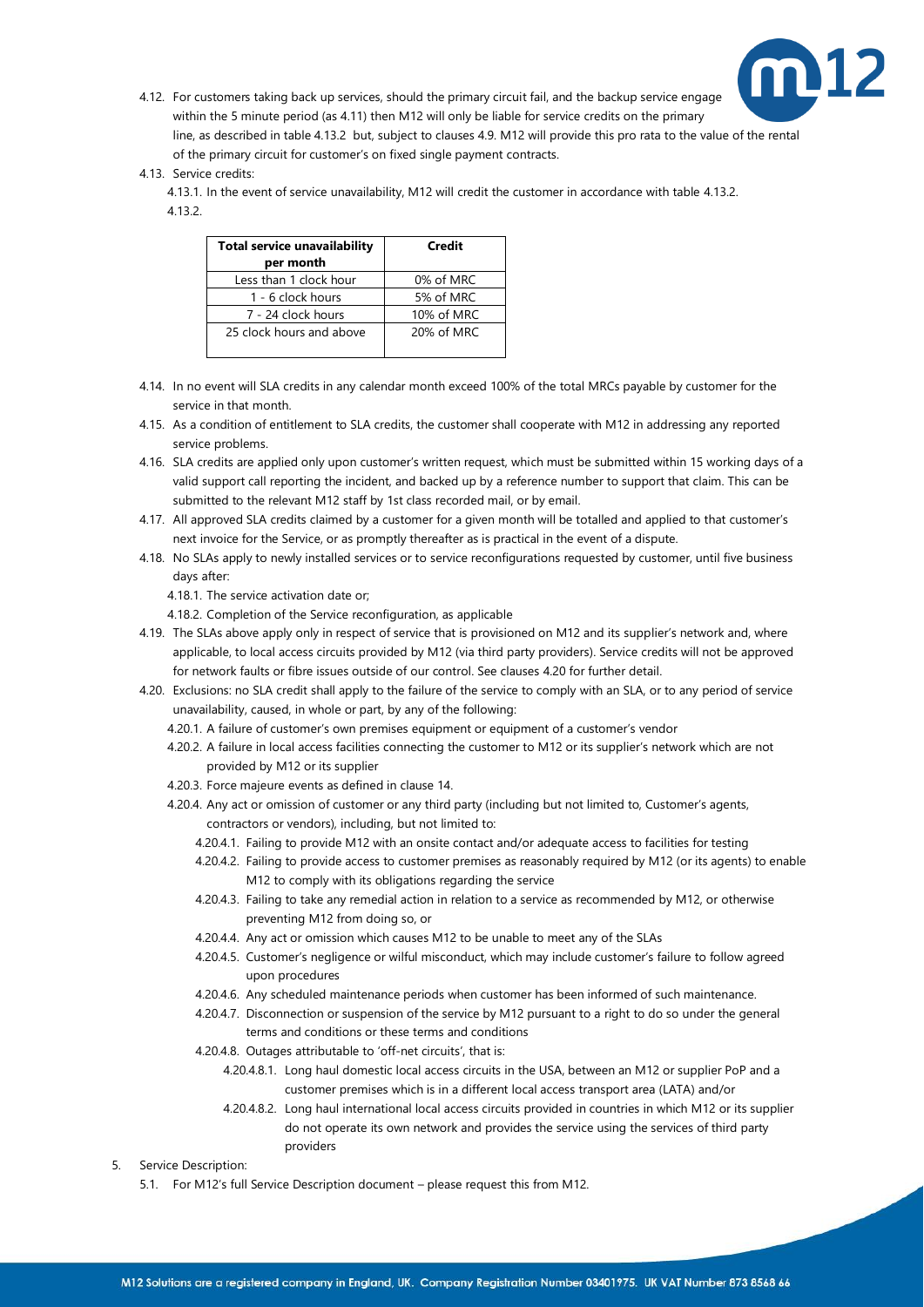

- 5.2. EFM:
	- 5.2.1. EFM is a term used to describe the 'connection medium' which uses copper, to provide a tail circuit into the Customer's Premises back to the nearest point of interconnect with the carrier's network, which then subsequently integrates with M12 or its supplier's network. EFM is also known as Ethernet over copper.
	- 5.2.2. EFM is delivered using twisted copper pairs from the BTO local access exchange, and can deliver speeds of between 1 Mbps & 20 Mbps with TTB EFM and between 2 Mbps and 35 Mbps with BTW EFM.
	- 5.2.3. BTW EFM services for Ethernet Internet circuits have the same SLA and terms as in clause[s 4](#page-4-0) above, with the exception that the service credits for service unavailability will only be considered if the service is materially affected in the following ways:
		- 5.2.3.1. Should a copper pair fail, in this event the other copper pairs providing the service will continue to deliver service. In this instance, should one or more copper pair fail, leading to the availability of less than 50% of the advertised bandwidth rate, the customer will be able to claim service credits in the usual way (claus[e 4.13\)](#page-6-2)
		- 5.2.3.2. In the event of a total loss of service due to the copper access pairs, or any network fault, as with all other leased line products, then full service credits as described in clause [4.13](#page-6-2) are available and in accordance with the terms of claus[e 4.13.](#page-6-2)
	- 5.2.4. TTB EFM services for Ethernet Internet circuits have the same SLA and terms as in clauses [4](#page-4-0) above, with the exception that the service credits for service unavailability will only be considered if the service is materially affected in the following ways:
		- 5.2.4.1. Should a copper pair fail, in this event the other copper pairs providing the service will continue to deliver service. In this instance, should one or more copper pair fail, leading to the availability of less than 50% of the advertised bandwidth rate, the customer will be able to claim service credits in the usual way (claus[e 4.13\)](#page-6-2)
		- 5.2.4.2. In the event of a total loss of service due to the copper access pairs, or any network fault, as with all other leased line products, then full service credits as described in clause [4.13](#page-6-2) are available and in accordance with the terms of claus[e 4.13.](#page-6-2)
		- 5.2.4.3. TTB EFM services are not issued with a CDD and therefore no late delivery service credits are applicable.
- 5.3. DIA (wires-only) Ethernet Internet circuits and Point to Point circuits:
	- 5.3.1. 'Wires only' is a term used to identify services which are not supplied by M12 as 'Managed'. Managed Services are those where M12 retains ownership, access to, and control of the Customer Premises Equipment (CPE) which enable M12 to actively support the service supplied and more importantly maintain the SLA. The type of wires only services available are detailed below in 7.1 c) and d).
	- 5.3.2. IMPORTANT: Where wires only services are offered, M12 are not responsible for the CPE chosen by the customer, nor can we advise on whether the chosen (un-tested) CPE should work with our services. M12 have extensively tested the CPE for all M12 Managed Services, and whilst it is largely accepted that many third party supplied CPE should work, we cannot be responsible for instances where it does not. The following general criteria should be read and fully understood before taking any wires only service:
		- 5.3.2.1. It is our recommendation that the customer should have a good technical understanding of IP Networks, and the ability to support the CPE they supply.
		- 5.3.2.2. For Internet circuits, CPE supplied should be a Layer 3 device capable of supporting BGP (Border Gateway Protocol).
		- 5.3.2.3. For point to point circuits, are Layer 2, and BGP is not required.
		- 5.3.2.4. Note; many entry level enterprise class firewalls will not support BGP.
		- 5.3.2.5. M12 will provide BGP configuration information and IP addressing
		- 5.3.2.6. BGP security passwords are not used by default.
		- 5.3.2.7. Private AS is supplied to the customer as standard.
		- 5.3.2.8. Use of registered AS numbers can be authorized by M12 network engineering on a case by case basis (NSSP).
		- 5.3.2.9. Normally link level and routed subnets are provided by M12
		- 5.3.2.10. PI and private addressing may be considered as an alternative on a case by case basis (NSSP)
		- 5.3.2.11. M12 can provide technical assistance to customers wanting a wires only product e.g. with testing equipment, or researching whether we could support certain CPE, which will be charged at £150 per hour (or £1000 a day).
		- 5.3.2.12. Faults; where the customer logs a fault and M12 are left liable for charges incurred by false errors, abortive site visits, or site visits proving the circuit is not at fault, then any resulting charges will be passed on to the customer.
	- 5.3.3. Types of Wires Only Services Available: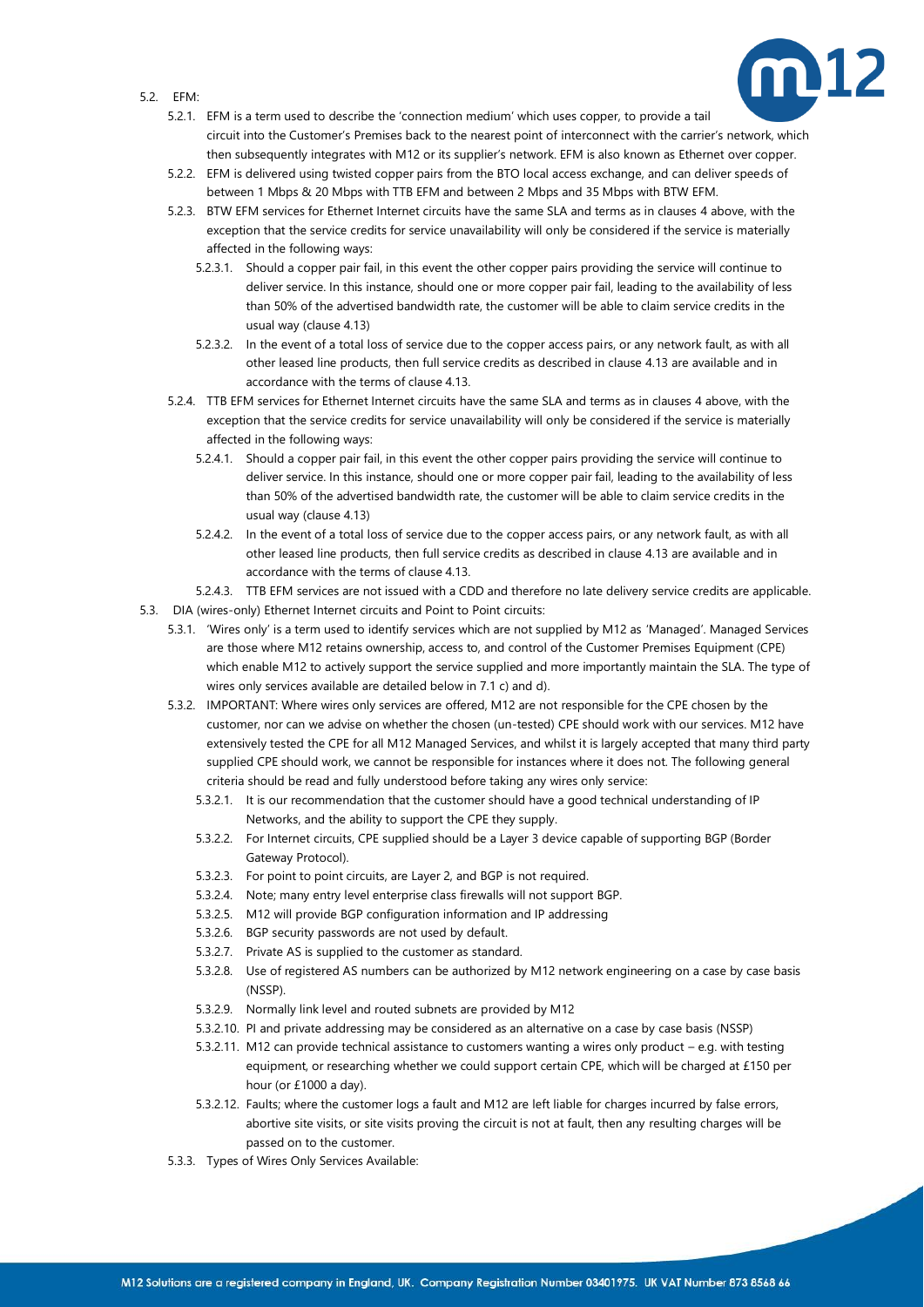

- 5.3.3.1. DIA circuits are those where the circuit and network infrastructure are provided in the same way as a fully managed service, but M12 are not responsible for any termination CPE (i.e. Routers or Firewalls). These devices are supplied and managed by the customer or their end user. Due to the nature of these services, where M12 is not in control of the CPE, then the SLA is reduced (clause[s 5.3.4\)](#page-8-0) below that of our Managed service.
- 5.3.3.2. Point to point circuits are those which are completely off-net from the M12 or its supplier's network. Simply, in this instance, M12 are reselling a carrier local network services to the customer. Because point to point circuits don't route our network or our supplier's, no monitoring equipment is available, therefore we cannot provide as a fully managed service, and the SLA is reduced (clause[s 5.3.4\)](#page-8-0). Any specific technical detail which a customer may require to connect such circuits (end-to-end) will be provided from standard documentation on a case by case basis by the off-net provider.
- <span id="page-8-0"></span>5.3.4. SLA amendments to those in clause [4](#page-4-0), specifically for 'unmanaged' circuits. Such circuits referred to generally, but not exclusively, as wires only services, wires only DIA circuits, and point to point (or point to multi point) circuits:
	- 5.3.4.1. In the event of a fault, M12 will offer best efforts to the customer to resolve the issue. In the event that a fault is logged, the first checks made by M12 will be internally and with the carrier providing the tail circuit(s). If they are deemed to be working within normal parameters, then the customer managing the CPE device should be on site (or have remote access to) the CPE to manage queries between the device and the M12/supplier edge network. In these instances it is the customer's responsibility to provide M12 support staff with correct passwords and administrator rights as required, to help troubleshoot the issue
	- 5.3.4.2. M12 will use best efforts to maintain the SLA stated in claus[e 4.4](#page-5-2) for the logical fix. However, as we are wholly reliant on the customer so we cannot agree to be bound by these times, and in addition, no compensation will be payable in the event that any published SLA timescales are missed.
	- 5.3.4.3. Similarly, we will endeavour to resolve all physical line faults within the SLA stated in clause [4.4,](#page-5-2) but again there is no compensation available should timescales slip on an unmanaged service
		- 5.3.4.3.1. The demarcation point for M12's unmanaged, wires only services is the tail circuit carrier's NTE 5.3.4.3.2. The customer may be required to provide detailed diagnostics from the CPE
- 5.3.5. Wires only DIA services are only available for single Ethernet circuits no ADSL backup or leased line failover services are available as 'wires only'.
- 5.3.6. It is the responsibility of the customer to raise a potential fault with the M12 helpdesk, as wires only services are not monitored proactively by M12. Therefore, for these services, section [4.2](#page-4-3) of this document is void for wires only services.

### 6. Equipment:

- 6.1. M12 retain full ownership of any Equipment provided (excluding carrier NTEs) to deliver the service throughout the life of the Service, and upon any cancellation, customers are expected to return the Equipment (excluding carrier NTE(s) to M12 at their cost using a fully insured postal service.
- 6.2. Any NTEs, where provided, remain the property of the carrier.
- 6.3. Where Equipment is provided, it must not be tampered with, unplugged, changed, damaged or otherwise interfered with or for you to let any other person do so.
- 6.4. From time to time, the Equipment may be discontinued by the manufacturer, meaning that they can no longer be ordered, but devices that are in use will continued to be supported by M12.
- 6.5. You are responsible for any damage or loss of the Equipment, unless this is caused by our negligence or our contractor's whilst installing, upgrading, or maintaining the Equipment or where the fault is caused by the Equipment during its normal operation.
- 6.6. You are responsible for ensuring that the Equipment is secure and protected from unauthorised interference.
- 6.7. All of the Equipment provided to deliver the Service is covered under warranty during the life of the Service contract, subject to the exclusions in clause [6.8](#page-8-1) that begins on the Service commencement date. Any eligible faults, subject to claus[e 6.8,](#page-8-1) arising with the Equipment during this period will be covered by the warranty at no extra cost.
- <span id="page-8-1"></span>6.8. If we need to replace Equipment because of factors out of our reasonable control, including but not limited to, electrical surges and damage, lightning damage, storm damage, flood damage, acts of war or riots damage, then there may be a service fee to replace or repair the damaged Equipment. M12 recommends that customers protect the Equipment with an electrical mains surge protector and an uninterruptible power supply (UPS). Such UPS devices do not offer 100% protection, however they can prevent some electrical mains problems. M12 recommend Customers keep the Equipment in a well-ventilated and air conditioned environment whereby the Equipment is running in conditions acceptable to the ones listed in the Equipment's data sheet. The Equipment's data sheets are available on request to M12 in writing.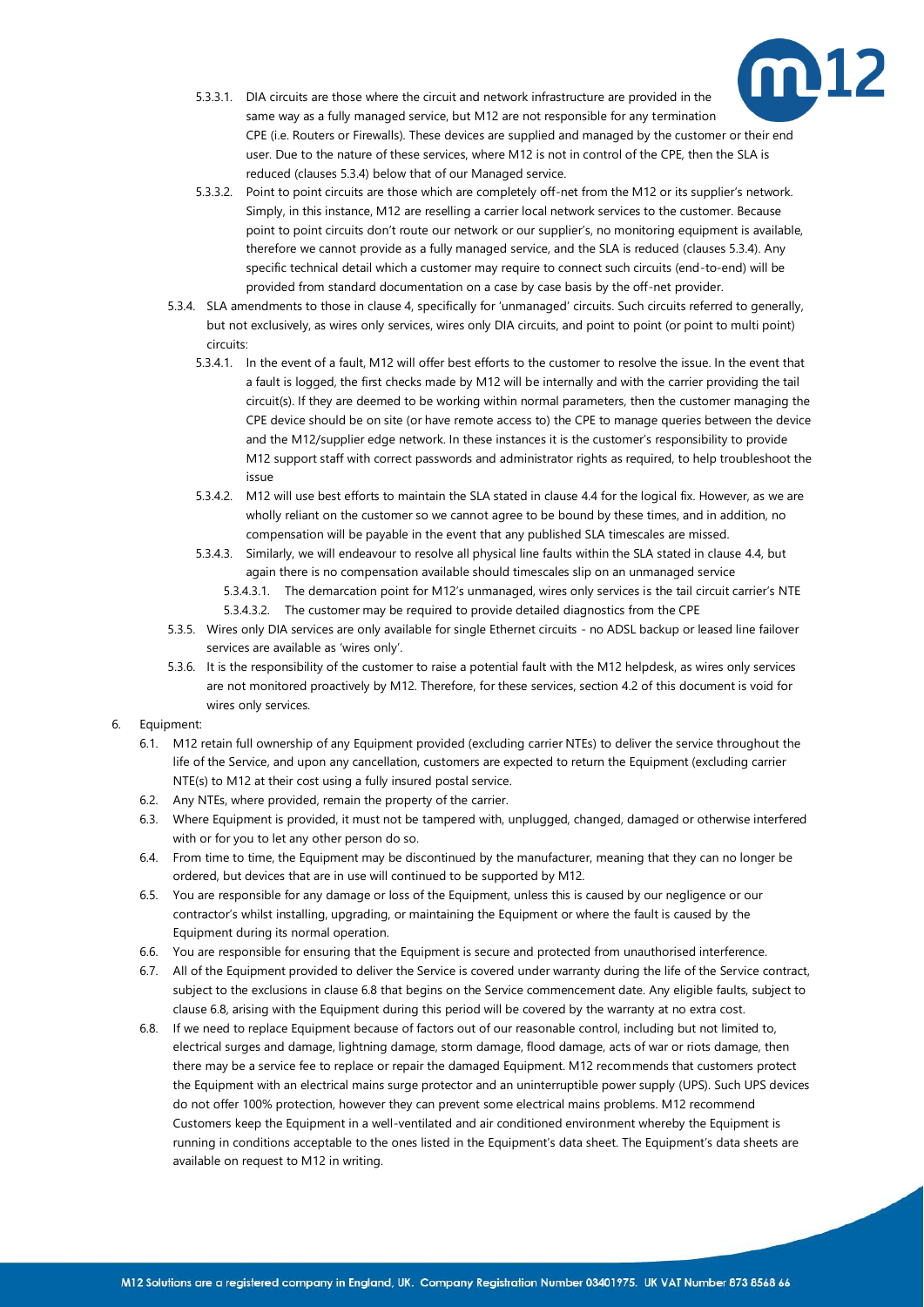

- 6.9. If you connect the Service to your LAN, you are responsible for ensuring that the LAN does not adversely affect our Equipment or our network. You are responsible for your LAN including all aspects of its configuration including but not limited to, routers, wireless access points, firewalls, computers, tablets and phones. You are also responsible for your devices and other devices that may connect to your LAN with or without your knowledge.
- 6.10. For DIA and point to point Services our demarcation point with your LAN shall be the RJ45 or optical fibre transceiver on the carrier NTE. You are responsible for everything beyond this point.
- 6.11. For MIA Services our demarcation point with your LAN shall be the RJ45 or optical transceiver on the managed CPE router. You are responsible for everything beyond this point.
- 6.12. Equipment maintenance and recovery:
	- 6.12.1. From time to time M12 may need to repair, replace, maintain or upgrade any Equipment installed on your premises or to recover our Equipment following any termination of this contract.
	- 6.12.2. If M12 requires access, we will contact you to arrange an appointment to attend your premises for this purpose. You must agree to cooperate with us in arranging a suitable time for us to arrange any visits and permit access to all of the Equipment.
	- 6.12.3. If M12 is unable to gain access in a timely manner and is unable to carry out the maintenance, then we cannot be held for any subsequent outages, faults, or downtime associated with your service if the maintenance, repair, replacement or upgrade would have prevented this, you will also be unable to apply for any Service Credits. We will charge for our Equipment which cannot be recovered which you will be liable to pay.
- <span id="page-9-0"></span>7. Network maintenance:
	- 7.1. From time to time M12 or its suppliers may need to repair, replace, maintain or upgrade any core network infrastructure beyond the customer premises to improve the network performance, reliability or features, or allow new components into the network.
	- 7.2. M12 will make every reasonable effort to provide prior written notice of planned maintenance work by E-mail. It is your responsibility to make sure that these E-mails can be received from us and that you are aware of when this maintenance occurs. Maintenance windows are usually between 00:01 and 06:00 UK local time where the actual work and thus interruption of service may only last for a small proportion of this. Although a large window is advertised for contingency, the work often completes much quicker.
	- 7.3. Sometimes M12 or its suppliers may need to make emergency maintenance. This emergency maintenance may not be pre-planned and may need to be carried out immediately at any time of the day without any prior notice. We will always make best efforts to pre-warn of any interruption of service if we are at the cause of it, however for emergency works, this may not be possible.
	- 7.4. Any Service Level Agreements (SLAs) defined in claus[e 4](#page-4-0) during any pre-planned maintenance of any kind are not applicable and no Service Credits (clause[s 4.13\)](#page-6-2) can be requested.
- <span id="page-9-3"></span><span id="page-9-2"></span><span id="page-9-1"></span>8. Upgrades/downgrades and changes of Service requested by the customer
	- 8.1. Upgrades and downgrades to the Service can be made through the M12 Ethernet circuit Variation Agreement order form.
	- 8.2. If not stated on this agreement, a new minimum period equal to the initial minimum period is applicable to the upgraded/downgraded Service after the changes have taken affect.
	- 8.3. For the avoidance of doubt, if there are twelve (12) or less months remaining on the minimum period of the Service, and the M12 Ethernet circuit Variation Agreement states that there is no change to the minimum period, then the new minimum period for the Service subsequent to the changes taking effect shall be at least twelve (12) months.
	- 8.4. During the minimum period:
		- 8.4.1. CDR Upgrades:
			- 8.4.1.1. Provided that the bearer of the circuit allows, and network capacity is available, the Customer may upgrade the CDR. Typically with fibre circuits, this is in multiples of 2 Mbps on 10 Mbps bearers, 10 Mbps on 100 Mbps bearers, and 100 Mbps on 1000 Mbps bearers. With BTW EFM this is in multiples of 2 Mbps.
			- 8.4.1.2. TTB EFM circuits cannot be upgraded.
			- 8.4.1.3. Any new charges related to the upgrade in CDR will take effect on the date of the upgrade where prorata billing for part-months will be applicable.
		- 8.4.2. CDR Downgrades:
		- 8.4.2.1. Are not permitted.
		- 8.4.3. Bearer Upgrades:
			- 8.4.3.1. Bearer upgrades may or may not be available.
			- 8.4.3.2. M12 and its suppliers make no guarantees that you will be available to upgrade the bearer. Therefore a new bearer installation may be required.
			- 8.4.3.3. Bearer upgrades are subject to availability at the point of quotation.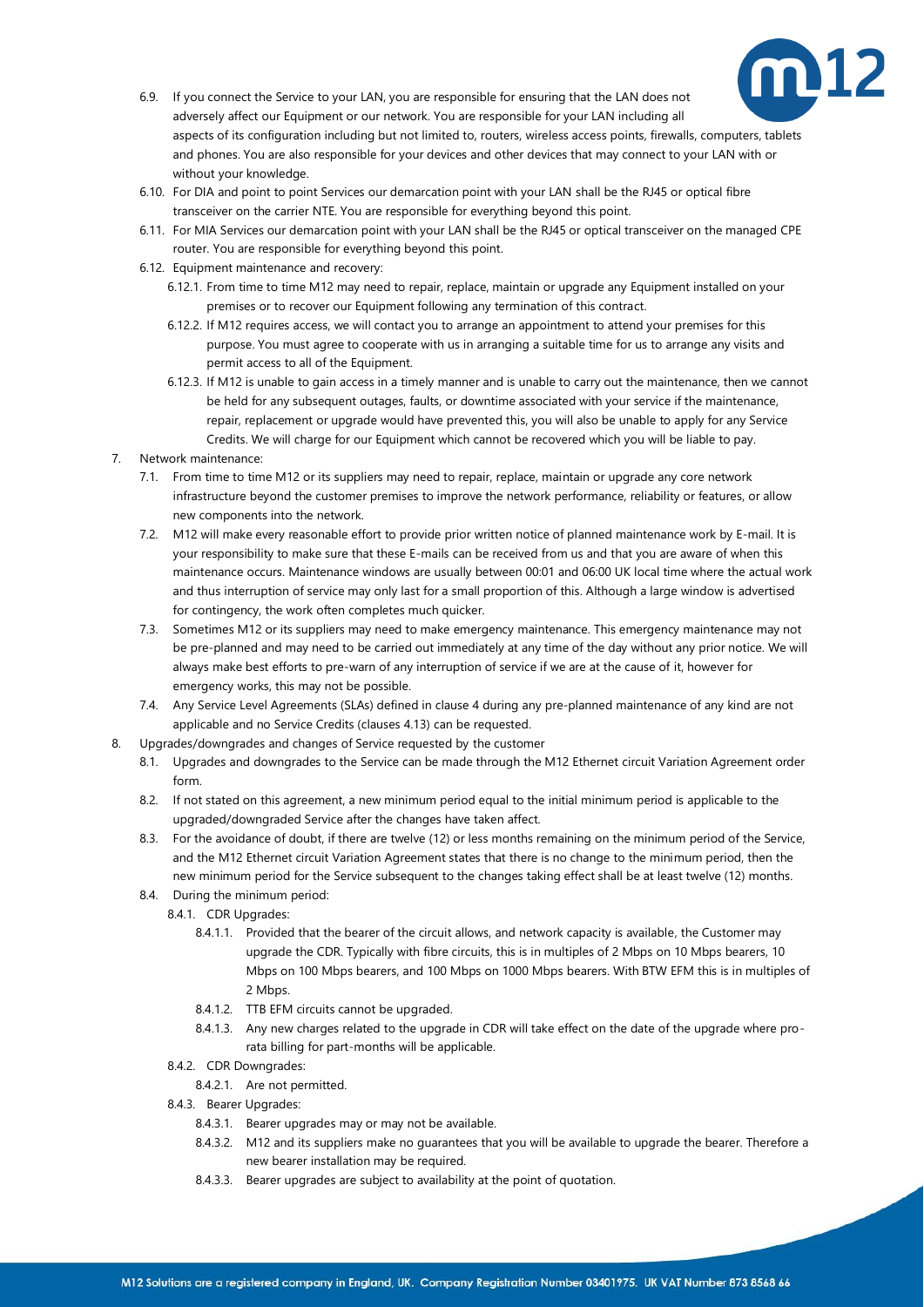

- 8.5. No more than one hundred and twenty days (120) days before and at least sixty (60) days prior to the end of the minimum period:
	- 8.5.1. CDR Upgrades:
		- 8.5.1.1. Same as claus[e 8.4.1.](#page-9-1)
	- 8.5.2. CDR Downgrades:
		- 8.5.2.1. Providing the customer provides M12 with no more than 120 days and at least 60 days prior written notice, we shall allow customers to downgrade their CDR where the CDR is not beneath the minimum rate allowed on a given bearer. Any downgrades will not take effect until after the minimum period.
		- 8.5.2.2. TTB EFM downgrades are not possible.
		- 8.5.2.3. In some cases, BTW EFM downgrades are not possible.
		- 8.5.2.4. A 100 Mbps CDR on a 1000 Mbps bearer is the minimum CDR allowed on these fibre bearer circuits.
		- 8.5.2.5. A 10 Mbps CDR on a 100 Mbps bearer is the minimum CDR allowed on these fibre bearer circuits.
		- 8.5.2.6. A 2 Mbps CDR on a 10 Mbps bearer is the minimum CDR allowed on these fibre bearer circuits.
	- 8.5.3. Bearer Downgrades:
		- 8.5.3.1. Are not possible.
- 9. Permitted users:
	- 9.1. You are responsible for all users who access the Internet through the Service provided to you.
	- 9.2. You must make sure that all users of the Service are aware of these terms and accept them.
	- 9.3. You are not permitted to resell, share, distribute the Service to anyone outside of your premises to other residential users or businesses or the wider community by means including but not limited to wireless, cable or fibre, without the prior written consent of M12.
- 10. Fair and Acceptable Usage Policy:
	- 10.1.1. For our Fair and Acceptable Usage Policy, please see the separate Fair and Acceptable Usage Policy.
	- 10.1.2. Your use of our service is governed by this additional policy and you must abide by and agree to the terms set out in it.
- 11. Ethernet Internet circuit Technical details:
	- 11.1. Public IPv4 addresses:
		- 11.1.1. Each suitable circuit will receive at least 8 routed public IPv4 addresses in the form of a routed /28 subnet. This range is allocated using BGP through a /30 or /31 point to point IP link.
		- 11.1.2. Additional quantities of public IPv4 addresses are available if a sufficient justification can be made to M12, its suppliers and RIPE NCC.
		- 11.1.3. Please note that if you regrade the quantity of public IPv4 addresses, we may need to reallocate your original IPv4 range(s) as it may not be possible to incorporate your existing IPv4 address.
		- 11.1.4. If your connection is disconnected or terminated, your IPv4 address may be reallocated.
		- 11.1.5. We shall grant you non-exclusive use of each public IPv4 address we assign to your service. Subject to RIPE NCC's requirements, you will not own your assigned public IPv4 addresses.
		- 11.1.6. Sometimes we may need to change customer's assigned public IPv4 address(es) due to network configuration changes or where we are required to by RIPE NCC guidelines. We shall provide prior written notice where we are required to change your IPv4 address so you can make sufficient provisions to change any DNS records or update any services that require knowledge of your public IP address.
		- 11.1.7. Due to the worldwide shortage of public IPv4 address, Customers requiring more than 8 public addresses will be required to make a sufficient justification for their needs of multiple IPs. Customers will be encouraged to use Network Address Translation (NAT) and share services with Port Address Translation (PAT) on single IP addresses.
	- $11.2$  IPv6:
		- 11.2.1. At this time, we do not support the allocation to customers of IPv6 addresses. This is something that is in the roadmap for deployment with no timeframe on delivery or support.
	- 11.3. Reverse DNS:
		- 11.3.1. Some customers may require a reverse delegated record, herein called rDNS or reverse DNS, for the IPv4 address assigned to their Service. M12 will allow customers to request an rDNS record be applied only if the domain name DNS A-record is pointing to the IP address whose rDNS record needs applying.
- 12. Non-permitted actions:
	- 12.1. The specific terms for non-permitted actions when using the service are set out in the separate Fair and Acceptable Usage Policy.
- 13. Payment Terms:
	- 13.1. You have a responsibility to pay the Charges for the Services you're receiving from M12. Some charges are payable in advance of the service going live, others are payable from the day that the Service goes Live. Recurring Charges (MRC) will be collected in advance, while one-off fees will be collected in arrears.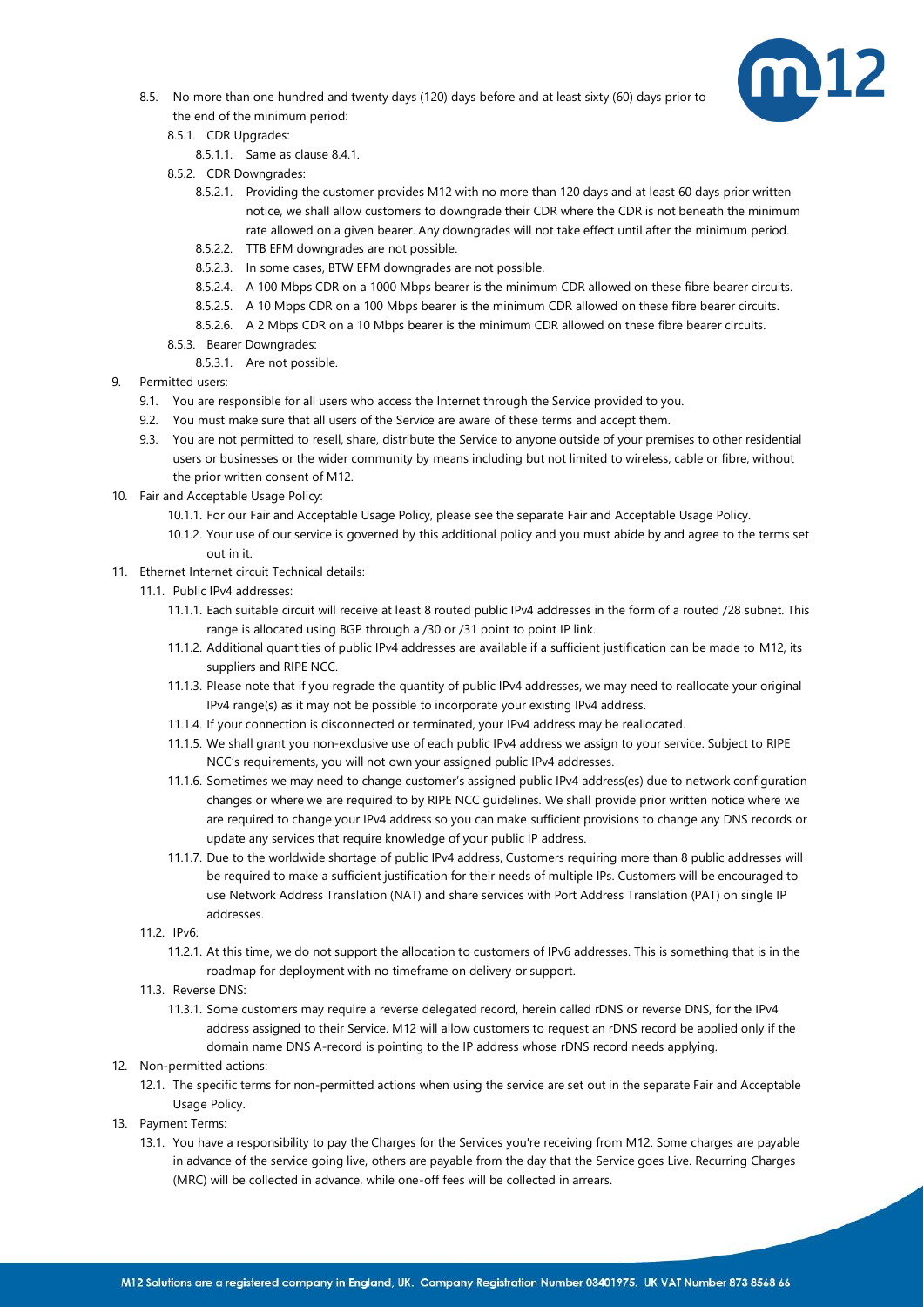

- 13.2. Our Charges include the following fees:
	- 13.2.1. Monthly Recurring Charge (MRC): A recurring Charge, paid monthly in advance, for the provision of your monthly service. The first payment will be pro-rated from the time of connection to the end of the month.
	- 13.2.2. Connection/Installation fee: A one-off charge, paid at the time of activating your account unless your installation charge has been amortised into the monthly service fee or where a specific promotion has provided "free installation".
	- 13.2.3. Excess Construction Charges (ECCs): Where excess construction charges have been identified to deliver the Service, a one-off, in advance charge for the ECCs is applicable. This is due immediately after the customer has accepted the ECCs prior to the service going live.
	- 13.2.4. CPE Service Fee: Paid if M12 needs to replace or repair your CPE device(s) due to faults caused by MBORC or where the fault was caused by the actions of the Customer.
	- 13.2.5. NTE Service Fee: Paid if the carrier needs to replace or repair your NTE device(s) due to faults caused by MBORC or where the fault was caused by the actions of the Customer.
	- 13.2.6. Cancellation fee: Paid if costs have already been incurred by M12 to process your order and subsequent cancellation if you cancel your order before the Services connection date, on top of any costs of providing the Services.
	- 13.2.7. Reactivation fee: Paid if your account has been suspended because of failure to pay M12 for the charges.
	- 13.2.8. Early termination fee: Paid if you cancel your service before the minimum term or subsequent new minimum term has been reached.
- 13.3. Calls to our customer support team are classified as a local geographic rate call (0845 numbers) and can be charged at 5ppm from BT landlines other networks may vary. Calls to M12 direct numbers are charged at local rates (01 numbers) and these may be included at no additional cost as part of your mobile or landline telephone phone contract.
- 13.4. Additional information and full details of our services and pricing can be requested by the M12 sales department or your account manager. If there is a conflict relating to pricing between these Terms and any sales order, then the information on our sales order will take precedence; otherwise in the case of any other conflict these Terms will govern.
- 13.5. M12 accepts payment for the Service only by direct debit. If direct debit is not available, we reserve the right to charge an additional administrator fee equal to 5% of the monthly recurring Service charge. We usually require last quarter in advance as a deposit throughout the minimum term as a security deposit. We prefer payments by direct debit to keep our processing fees low, to improve efficiency, and to ensure that continuity of your service is maintained. If your account details change you must notify M12 immediately to ensure continuity of your service.
- 13.6. Our billing date for invoices is the 1<sup>st</sup> of the month and collection via Direct Debit is usually the 16<sup>th</sup> of the month, or the next working day after the 16<sup>th</sup> of the month.
- 13.7. M12 will email you a new invoice in the first week of each month and you are responsible for viewing and storing local copies of these invoices.
- 13.8. You must pay M12 all sums due to M12 in full and you cannot deduct or withhold any part of the sums you owe us, except as permitted by law.
- 13.9. Interest may be charged by M12 if you do not pay us in full by the due date. M12 may charge you interest on any overdue payments from the date you should have paid until M12 receives full payment of the amount you owe including full interest (whether before or after judgement) at the rate of 5% per month above the HSBC base rate.
- 13.10.Please be advised that in the event of M12 not receiving full payment for services provided, M12 have the right to suspend or terminate your services and take any steps necessary to recover the amount due and any termination fee (including any costs incurred collecting the funds owed).
- 13.11.All service prices shown are exclusive of VAT at the prevailing rate, and our invoices show VAT payable as a separate item on each invoice.
- <span id="page-11-0"></span>14. Definition of Force Majeure:
	- 14.1. In this clause, "Event of Force Majeure" means an event beyond the control of M12 and its suppliers, which prevents a Party from complying with any of its obligations under this Contract, including but not limited to:
		- 14.1.1. Acts of God (including fire, flood, earthquake, storm, hurricane or other natural disaster);
		- 14.1.2. War, invasion, act of foreign enemies, hostilities (regardless of whether war is declared), civil war, rebellion, revolution, insurrection, military or usurped power or confiscation, terrorist activities, nationalisation, government sanction, blockage, embargo.
		- 14.1.3. Interruption or failure of electricity or telephone service;
		- 14.1.4. Wireless interference;
		- 14.1.5. Failure of the wider Internet, or Internet's systems such as domain name system, routing, peering or transit affecting a wide number of other providers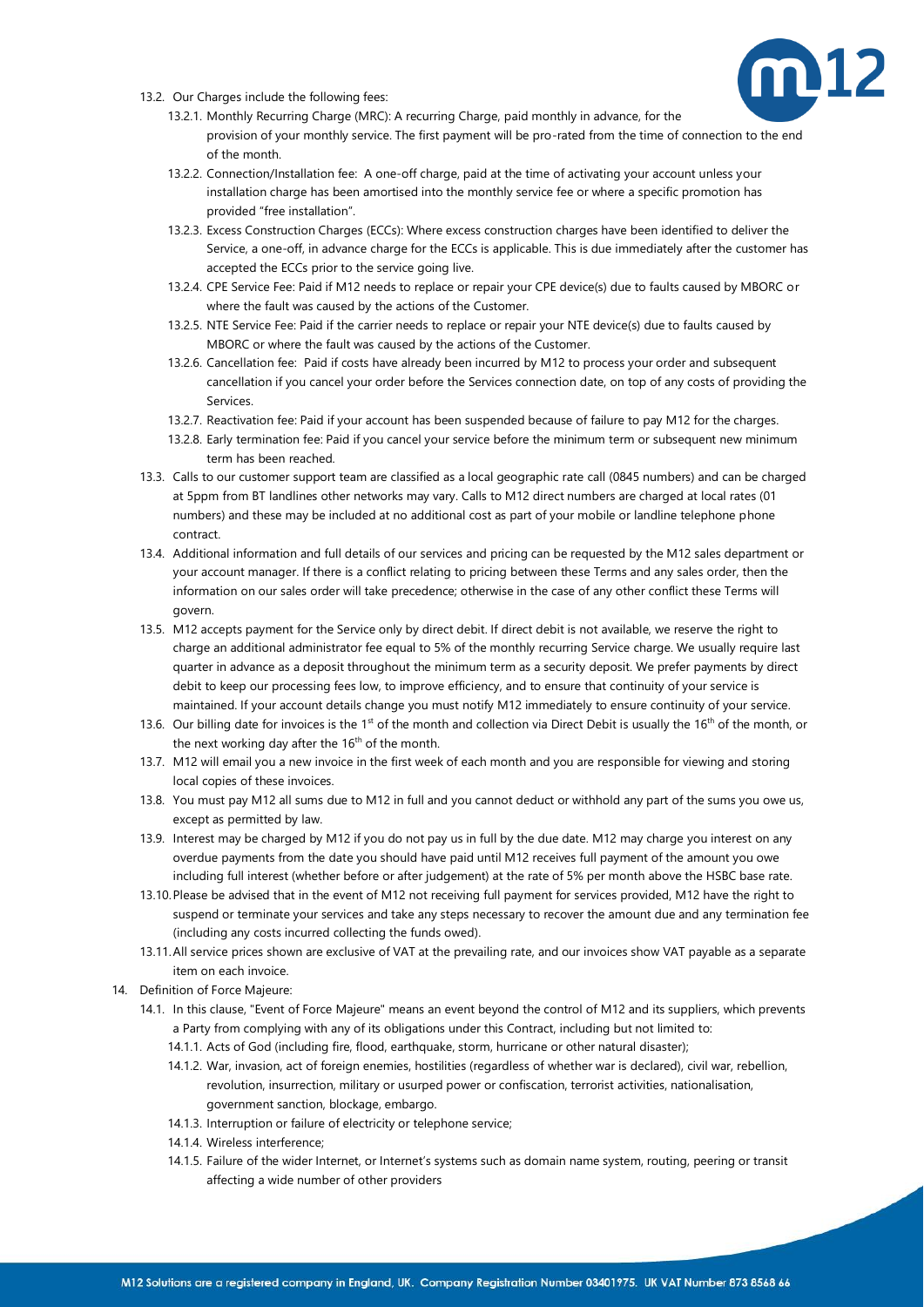

- 15. Moving Services between addresses:
	- 15.1. If you are moving address and your new address is in an area that's covered by M12's, its supplier and its carrier, then the Services will simply be moved to your new address.
	- 15.2. Such moves are called "B-end shifts".
	- 15.3. A new connection fee will need to be paid. This fee can be quoted prior to the move order. Please contact your M12 representative for more information.
	- 15.4. Sometimes, especially if the area is more poorly connected than the previous location, the MRC may increase. Again, this fee can be quoted prior to the move order.
	- 15.5. B-end shifts cannot occur during the initial twelve (12) months of a Service being live. Services can only be moved after the first twelve (12) months have elapsed.
	- 15.6. If M12 is unable to move the Service to the new address location due to its own, or its supplier's or carrier's lack of service availability, then our standard cancellation terms of the contract will apply if the Service is not required to stay.
	- 15.7. Ethernet move orders are subject to M12's Ethernet circuit Variation Agreement.
		- 15.7.1. If not stated on this agreement, a new minimum term equal to the initial minimum term is applicable to the moved Service after the Service goes live in the new location.
		- 15.7.2. For the avoidance of doubt, if there are twelve (12) or less months remaining on the minimum period of the Service, and the M12 Ethernet circuit Variation Agreement states that there is no change to the minimum period, then the new minimum period for the Service subsequent to the move shall be at least twelve (12) months.
- <span id="page-12-0"></span>16. Performance of Internet Ethernet circuits:
	- 16.1. The performance of the Service and times experienced will depend on a range of factors, including but not limited to Internet congestion, remote server demand and available bandwidth. The Internet is a contended network.
- 17. Minimum Period/Minimum Term:
	- 17.1. M12 Solutions standard minimum period for Ethernet circuits is thirty six (36) months from the date the Services are connected and are handed over to the Customer for use.
	- 17.2. Sometimes our minimum period may be different, and this will be indicated on the M12 Ethernet circuit Agreement order form. At no point shall the initial minimum period be less than twelve (12) months and if there is a conflict between the M12 Ethernet circuit Agreement order form and these terms on this particular clause, these terms shall take precedence.
	- 17.3. For the avoidance of doubt, if the minimum period is not listed on the order form, then our standard minimum period of thirty six (36) months shall apply from date of connection and customer hand over.
	- 17.4. Please see clause[s 8.2,](#page-9-2) [8.3,](#page-9-3) [15.7](#page-12-0) relating to any changes (if applicable) of the minimum period when changes of the Service during the minimum period occur.
- 18. Cancellation/Termination:
	- 18.1. Notice period:
		- 18.1.1. You are required to provide M12 at least sixty (60) days' notice but no more than one hundred and twenty (120) days written notice before the end of the minimum period. If no written notice has been provided, then the contract will roll over automatically into a new annual period.
	- 18.2. Early Termination Fee:
		- 18.2.1. Should you decide to cancel your Service before the end of the minimum period, you will have to pay for all of the remaining service charges until the end of the current minimum period, or the new annual period if the contract has rolled over. For the avoidance of doubt, if you cancel your service after signature on our contract for any reason you will be liable in full for all the service charges as if the service was installed and provisioned. We may offer a goodwill discount for early settlement of our subsequent invoice. The only exception is associated to ECC's referenced in clause 3.73
	- 18.3. We may terminate your contract or suspend all or part of your service if:
		- 18.3.1. You or others misuse our Service (see our 'Fair and Acceptable Usage Polity').
		- 18.3.2. You otherwise breach our terms.
		- 18.3.3. You are persistently abusive or make threats, repeatedly cause a nuisance or annoyance or otherwise act illegally or inappropriate towards our staff or contractors.
		- 18.3.4. You do not pay us, by the due date, any money you owe us.
	- 18.4. Either party may terminate your contract by giving 30 days written notice to the other:
		- 18.4.1. If there has been a material breach of these terms by the other party and this isn't rectified within 30 days of a written notice notifying of the breach.
		- 18.4.2. If an event, outside our reasonable control, prevents us providing the Services for more than 30 days.
		- 18.4.3. If the other is unable to pay its debts (within the meaning of section 123 of the Insolvency Act 1986); or becomes insolvent or bankrupt; or is subject to an order or a resolution for its liquidation, administration,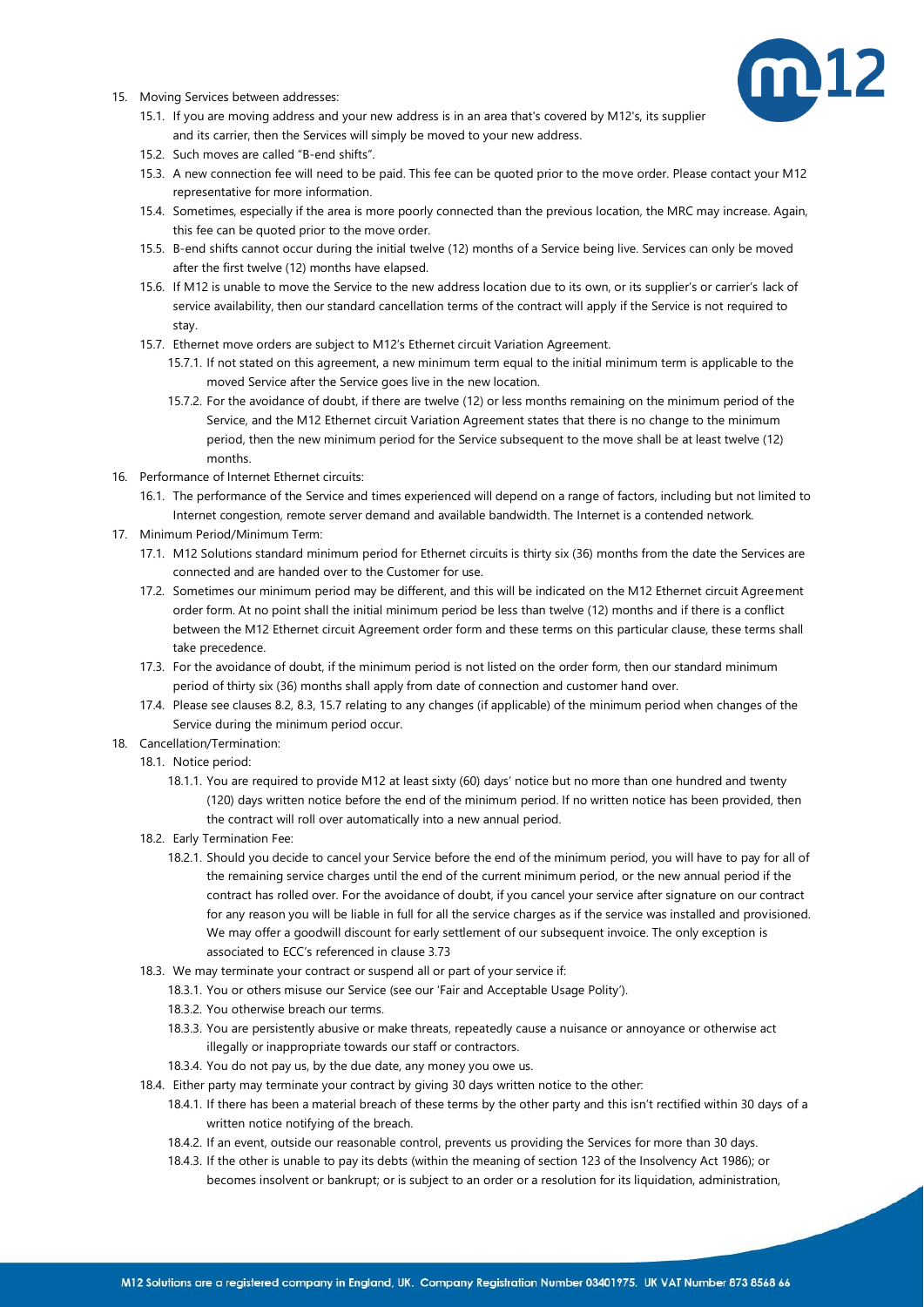

winding-up or dissolution (otherwise than for the purposes of a solvent amalgamation or reconstruction); or makes an application to a court of competent jurisdiction for protection from its creditors generally; or has an administrative or other receiver, manager, trustee, liquidator, administrator or similar officer appointed over all or any substantial part of its assets; or enters into or proposes any composition or arrangement with its creditors generally; or is subject to any analogous event or proceeding in any applicable jurisdiction; or

- 18.4.4. by M12, without cause, after any initial Minimum Period. M12 Solutions will provide 60 days written notice.
- 18.5. If M12 is entitled to suspend your Service then all Charges for your Service will remain payable by you notwithstanding such suspension. If M12 is entitled to terminate your Service (other than in accordance to clauses 18.4.2 and 18.4.4), then M12 will be entitled to charge you for the Charges which would have been payable to M12 as if you had provided us with a termination notice on the date of such termination.
- 19. Your obligations:
	- 19.1. You agree that you will comply fully with your obligations under these Terms, and at all times:
		- 19.1.1. Comply with the terms set out in M12's 'Fair and Acceptable Usage Policy' (as published on our website and advised to you from time to time) and ensure that any others using M12's Services via your account comply with the 'Fair and Acceptable Usage Policy' as well.
		- 19.1.2. Keep your security information safe and tell M12 immediately if you become aware of any improper disclosure of your security information or unauthorised use of the Services through your account.
		- 19.1.3. Provide accurate information to M12 (especially during the ordering process) and ensure that this information is always kept up to date and accurate.
		- 19.1.4. Ensure that your equipment and software complies with all applicable laws and standards and that you have any necessary licenses before you use it to connect to the M12 network and ensure that your equipment and software is compatible with our Equipment.
		- 19.1.5. Only you control the content you upload or download using the M12 network. We have no responsibility for any such content.
		- 19.1.6. Comply with these Terms and any reasonable instructions M12 gives you.
		- 19.1.7. Indemnify M12 against all losses, liabilities, reasonable costs (including legal costs) and reasonable expenses which M12 may incur as a result of any third party claims against M12 arising from, or in connection with your misuse of the Services or breach of these Terms.
		- 19.1.8. Indemnify M12 against any direct, indirect, consequential, incidental or special damages or any loss of profits, revenue, goodwill or anticipated savings whether sustained by the Customer or any other party even if advised of the possibility of such loss or damages.
		- 19.1.9. All amounts due to M12 shall be paid in full (without deduction or withholding except as required by law) and you shall not be entitled to assert any credit, set-off or counterclaim against M12 in order to justify withholding payment of any such amount in whole or in part
		- 19.1.10. From time to time, M12 may (without notice to you) review, record or check your use of M12's Services where M12 is required to do so to ensure compliance with any laws or regulations or where ordered to do so by any court or other body or authority with the power to require such monitoring and for our own internal purposes to ensure compliance with these Terms and the 'Fair and acceptable usage policy'.
- 20. Changes:
	- 20.1. M12 may need to change these Terms, including the Charges at any time subject to providing you with 30 written days notice in writing. Current terms of business are available for download at [www.m12solutions.co.uk/terms](http://www.m12solutions.co.uk/terms)
	- 20.2. If we increase the Charges for elements of the Service you are using. M12 Solutions guarantee to not charge more than 10% above the monthly charge in any calendar year and may only pass on reasonable increases in costs from its suppliers or charge to cover any increased administrative or support costs.
	- 20.3. For any changes to our Terms that are required for legal or regulatory purposes, we may not be able to provide 30 days' notice, but we will endeavour to provide as much notice as possible.
	- 20.4. Such Changes to M12 Solutions terms will be posted on our website and notifications sent to you by E-mail.
- 21. General
	- 21.1. Assignment: The Customer cannot sell, transfer or assign its rights or obligations under this agreement without the written consent of M12. No such assignment, even if consented to, shall relieve the other party of its obligations under this agreement prior to the date of such assignment.
	- 21.2. M12 Solutions may assign this contract without reference to the customer.
	- 21.3. If the Customer ceases to trade and does not agree to settle the termination figure from its retained assets, the Directors in the case of the Customer being a Limited Company, agree to be jointly and severally liable to pay M12 Solutions the termination figure. In the case of partnerships or sole trader businesses the individual(s) will be personally liable to pay the termination charge.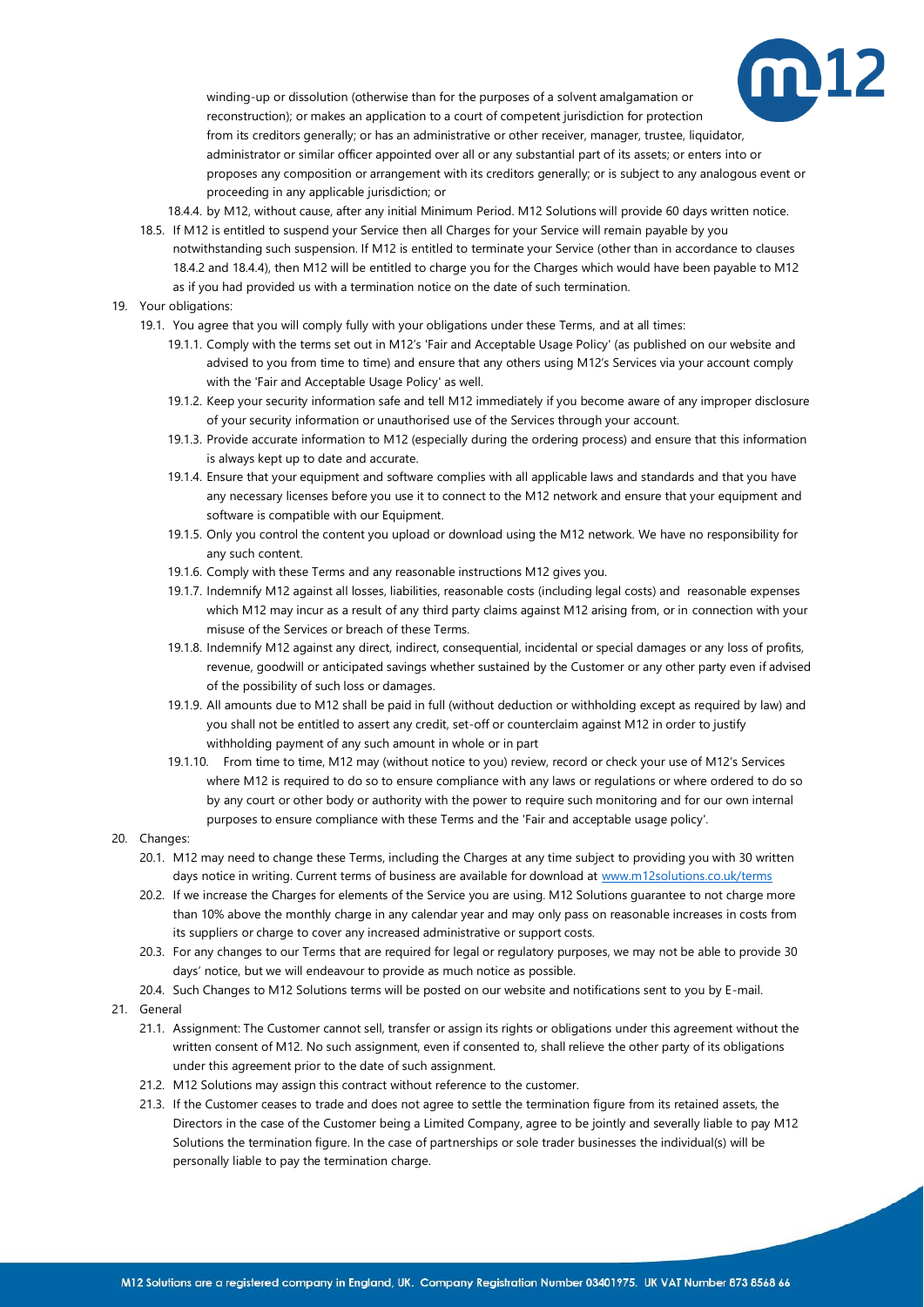

- 21.4. Waiver: The waiver or failure of either party to exercise any right provided for in this agreement shall not be deemed a waiver of that or any other right in this Agreement
- 21.5. Invalidity: If any provision of this agreement is held by a court of competent jurisdiction to be contrary to law, the remaining provisions of this agreement will remain in full force and effect.
- 21.6. Whole agreement: This contract, together with any document expressly referred to in any of its terms, contains the entire agreement between the parties relating to the subject matter covered and supersedes any previous agreements, arrangements, undertakings or proposals, written or oral.
- 21.7. Notices: Notices sent pursuant to this agreement shall be in writing and may be delivered by hand or sent by post by e-mail or faxed with hard copy confirmation by post in the case of notice of termination. This will be sent to the recipient at its address shown or at such other address as may be notified in accordance with this clause or, in the case of a company, to its registered office. Notices hand delivered or faxed shall be deemed received on delivery and those posted on the second working day after they are posted.
- 21.8. Headings: The headings shall be disregarded in construing this agreement.
- 21.9. Law: English Law shall govern this agreement. The parties submit to the non-exclusive jurisdiction of the English courts.

#### <span id="page-14-0"></span>Last updated on 17/07/2012

## FAIR AND ACCEPTABLE USAGE POLICY – ETHERNET CIRCUITS

#### 1. Definitions:

M12 Solutions Limited ('M12', 'M12 Solutions', 'us', 'we', 'our') is a provider of various Internet services, registered in England and Wales (Company no:03401975 and VAT no: 873856866). Our registered office and principle place of business is at 3 The Belfry, Solent Business Park, Fareham, Hampshire, PO15 7FJ.

The following definitions used in these terms and conditions shall have the meanings given to them below: - 'Charges' means any charges which the Customer is liable to pay under this Contract, for example installation costs, line rentals, circuit rentals, management fees, etc.

'Credit Limit' means the credit limit agreed between M12 and the Customer in this Contract. Unless otherwise agreed, the credit limit shall be the equivalent of one month's billing of network services. Plus 30 days credit of any other goods or services provided by M12 Solutions, including Equipment or maintenance services.

'Customer' means the person or body corporate contracting M12 Solutions to supply the Service(s) under this Contract

'CDR' means committed data rate, the dedicated level of symmetrical Internet bandwidth measured in megabits per second (Mb/s or Mbps).

'Equipment' means any Equipment or products supplied by M12 Solutions to the Customer as part of the Service such as Customer Access Radios, WiFi access points, routers, modems and associated cables, fibre and filter(s). 'IP address' mean the unique Internet Protocol address assigned to your connection.

'Minimum Notice' means the notice required to terminate the relevant Service.

'Minimum Period' means the minimum period for the supply of the relevant service.

'Prices' means the prices for the relevant Service as amended by M12 Solutions from time to time.

'RIPE NCC' means Réseaux IP Européens Network Coordination Centre, the body responsible for administering IP addresses with Europe, the Middle East and parts of central Asia.

'Service' or 'Services' means the supply, connection and provision of the M12 Internet connection. The Internet connection method may include access by Radio, fibre optic or copper.

'Property' means the Customer's Property at which any Equipment shall be installed (and programmed) if necessary and/or the Service provided.

## 2. Introduction:

- 2.1. The following list details all the uses of M12's services that we consider unacceptable in other words, unfair and unacceptable usage. M12 maintains and promotes a policy of fair and acceptable usage at all times, so please ensure that any use of M12's services, by yourself or anyone who connects to the service doesn't in any way contradict the restrictions listed below. You will also find your responsibilities to help keep our network secure listed at the end of this Fair and acceptable usage policy (the 'Policy').
- 2.2. Please ensure that anyone using your account to access M12's Internet services agrees with this Policy and is aware of their obligations under it. This extends to employees, office workers or guests or any one accessing the Service through your connection either knowingly or otherwise.
- 3. The Service CANNOT be used for the following:
	- 3.1. Unlawful, fraudulent, criminal or otherwise illegal activities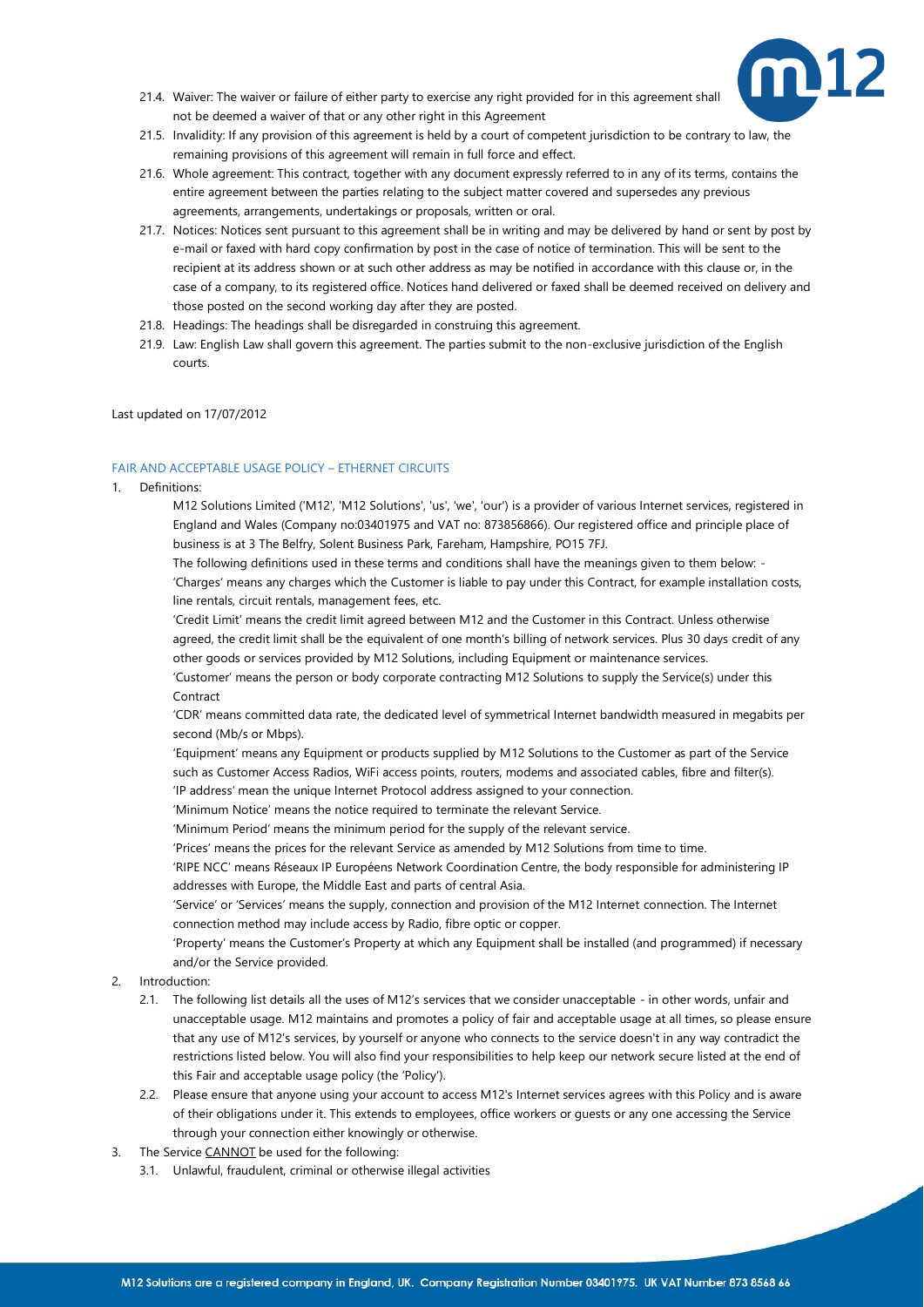

- 3.2. Sending, receiving, publishing, posting, distributing, disseminating, encouraging the receipt of, uploading, downloading, recording, reviewing, streaming or using any material which is offensive, abusive, defamatory, indecent, obscene, unlawful, harassing or menacing or a breach of the copyright, trademark, intellectual property, confidence, privacy or any other rights of any person
- 3.3. Sending or uploading unsolicited emails, advertising or promotional materials, offering to sell any goods or services, or conducting or forwarding surveys, contests or chain letters except that business customers are permitted to send marketing communications in accordance with the Privacy and Electronic Communications Regulations 2003 if sent in batches of no more than fifty (50) emails at any time, each individual campaign being sent to no more than five hundred (500) recipients, with no more than five (5) campaigns per month
- 3.4. Knowingly or negligently transmitting or uploading any electronic material (including, without limit, files that contain viruses, corrupted files, or any other similar software or programmes) which is known or likely to cause, interrupt, damage, destroy or limit the functionality of any computer software, hardware or telecommunications Equipment owned by M12 or its supplier's and provider's or any other Internet user or corporation
- 3.5. Activities that invade another's privacy, cause annoyance, inconvenience or needless anxiety to any person
- 3.6. Activities that are in breach of any other third party's rights, including downloading, installation or distribution of pirated software or other inappropriately licensed software, deletion of any author attributions, legal notices or proprietary designations or labels in any file that is uploaded, falsification of the origin or source of any software or other material
- 3.7. Anything that may disrupt or interfere with M12's, its supplier's or provider's network or services or cause a host or the network to crash
- 3.8. Launching "denial of service" (DoS) attacks; "mail bombing" attacks; or "flooding" attacks against a host or network
- 3.9. Granting access to your M12 services to others not residing at the premises at which these Internet services are provided
- 3.10. Circumventing the user authentication or security process of a host or network
- 3.11. Creating, transmitting, storing or publishing any virus, Trojan, corrupting programme or corrupted data
- 3.12. Monitoring or recording the actions of any person entitled using your connection without their knowledge or any person or thing outside of your premises including, without limitation, any public highway or roadway or another person's business premises
- 3.13. Collecting, streaming, distributing or accessing any material that you know, or reasonably should know, cannot be legally collected, streamed, distributed or accessed.
- 4. Security
	- 4.1. You are responsible for taking all reasonable steps necessary to prevent a third party obtaining access to the network.
	- 4.2. You must immediately advise us if you become aware of any violation or suspected violation of these Security provisions.
	- 4.3. Usage by others using the service without your knowing:
		- 4.3.1. You are responsible for all uses made of M12's Internet services through your account (whether authorised or unauthorised) and for any breach of this Policy whether an unacceptable use occurs or is attempted, whether you knew or should have known about it, whether or not you carried out or attempted the unacceptable use alone, contributed to or acted with others or allowed any unacceptable use to occur by omission. You agree that M12 are not responsible for any of your activities in using the network. It's your responsibility to determine whether any of the content accessed via M12's Internet service is appropriate for children or others in your premises to view or use. It's not M12's responsibility to filter or make provisions to restrict access to certain websites some may find offence.
- 5. E-mail:
	- 5.1. M12 reserves the right to block any E-mails passing through out network that have the characteristics of SPAM email. We may contact you to inform you if you're emails have been classified as SPAM and any SPAMing activities made by you may result in a suspension or termination of service.
- 6. Data usage and excessive network use:
	- 6.1. Unless otherwise stated on the M12 Ethernet circuit Agreement order form, Ethernet Internet circuits are usually provided with no specific data transfer limit, i.e. their usage is unmetered and uncapped.
	- 6.2. Ethernet circuits are provided with a set CDR and Customers can use the Service as much or as little as they wish subject to complying with the terms and fair usage policy governing the Service and provided they stay within the CDR of the provided Service.
- 7. Breach of policy
	- 7.1. If any customer's use of these services constitutes a breach of this Policy, M12 may, at its option and discretion, either give the member notice to stop the unacceptable use(s) or terminate that member's services (with or without notice as M12 considers appropriate).